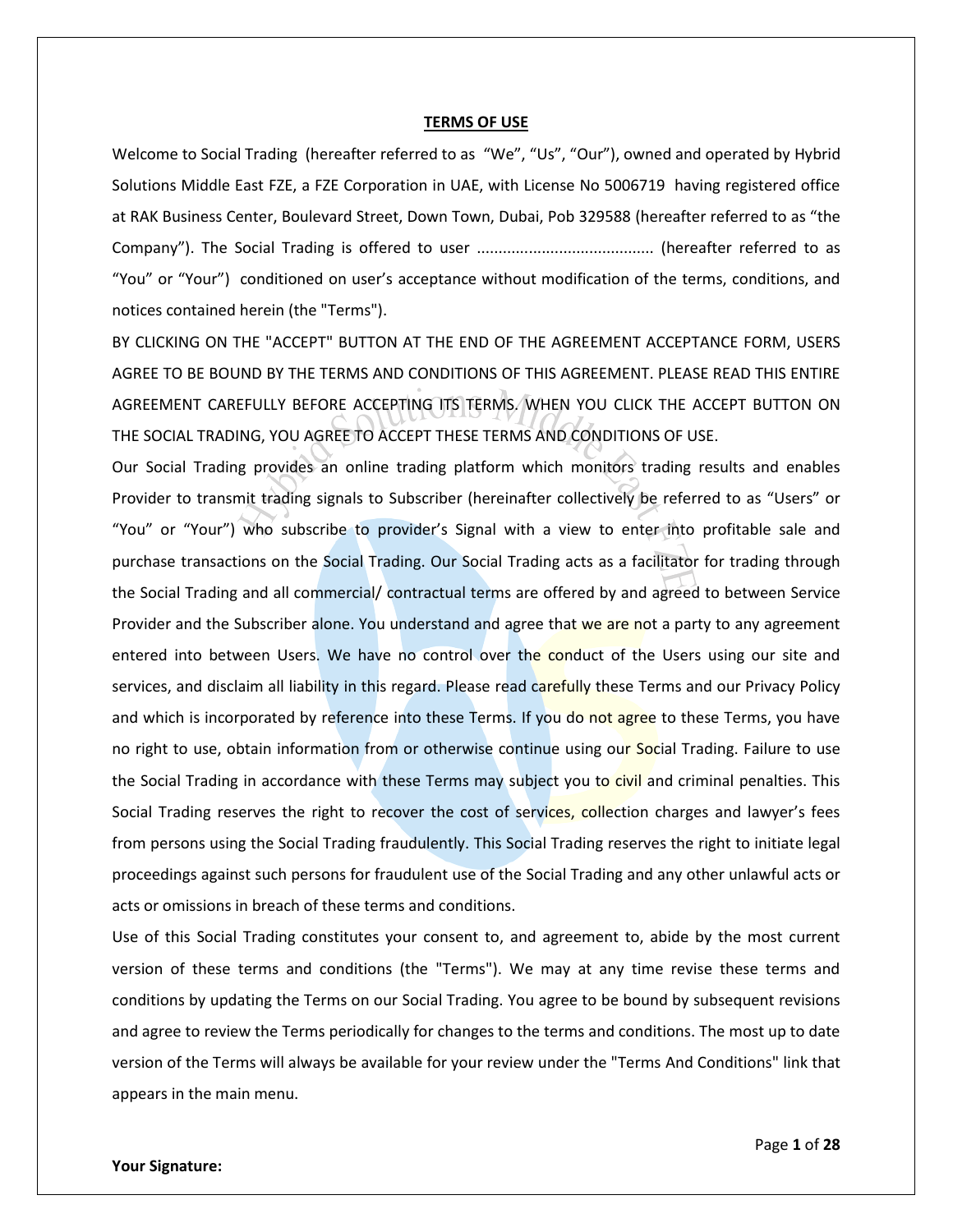PLEASE READ THESE TERMS OF USE CAREFULLY AS THEY CONTAIN IMPORTANT INFORMATION REGARDING YOUR LEGAL RIGHTS, REMEDIES, AND OBLIGATIONS. THESE INCLUDE VARIOUS LIMITATIONS AND EXCLUSIONS, AND A CLAUSE THAT GOVERNS THE JURISDICTION AND VENUE OF DISPUTES.

IN USING THIS SOCIAL TRADING, YOU ARE DEEMED TO HAVE READ AND AGREED TO THE FOLLOWING TERMS AND CONDITIONS SET FORTH HEREIN. ANY INCIDENTAL DOCUMENTS AND LINKS MENTIONED SHALL BE CONSIDERED TO BE ACCEPTED JOINTLY WITH THESE TERMS. YOU AGREE TO USE THE SOCIAL TRADING ONLY IN STRICT INTERPRETATION AND ACCEPTANCE OF THESE TERMS AND ANY ACTIONS OR COMMITMENTS MADE WITHOUT REGARD TO THESE TERMS SHALL BE AT YOUR OWN RISK. THESE TERMS AND CONDITIONS FORM PART OF THE AGREEMENT BETWEEN THE USERS AND US. BY DOWNLOADING AND USING THIS SOCIAL TRADING AND/OR UNDERTAKING TO PERFORM A SERVICE BY US INDICATES YOUR UNDERSTANDING, AGREEMENT TO AND ACCEPTANCE, OF THE DISCLAIMER NOTICE AND THE FULL TERMS AND CONDITIONS CONTAINED HEREIN.

# **1. DEFINITIONS:**

- 1. "Agreement" means the terms and conditions of use as detailed herein including all Exhibits, privacy policy, all other policies published on the Social Trading and will include the references to this agreement as amended, negated, supplemented, varied or replaced from time to time.
- 2. "Account" means the accounts created by the Users on our Social Trading in order to avail the Services provided by the Social Trading and require information such as name, email address, password, contact number etc.
- 3. "Currency/ Currencies" refers to a token which are used as money in a country and the same can be used for online transactions between individual or entities.
- 4. "Provider" means an individual or an entity who is allowed to distribute Signals to the Subscriber who subscribe to the Provider's Signal.
- 5. "Seller" means individual who after completing the registration process in the Social Trading as a seller offer paid signals to subscribers.
- 6. "Subscriber" means individual who after completing the registration process on the Social Trading wishes to enter into transactions on the Social Trading after subscribing to Signals of the Provider thereto.
- 7. "Signals Service" shall mean restricted user service available on the Social Trading to its registered users for monitoring trade results and transmission of trading signals based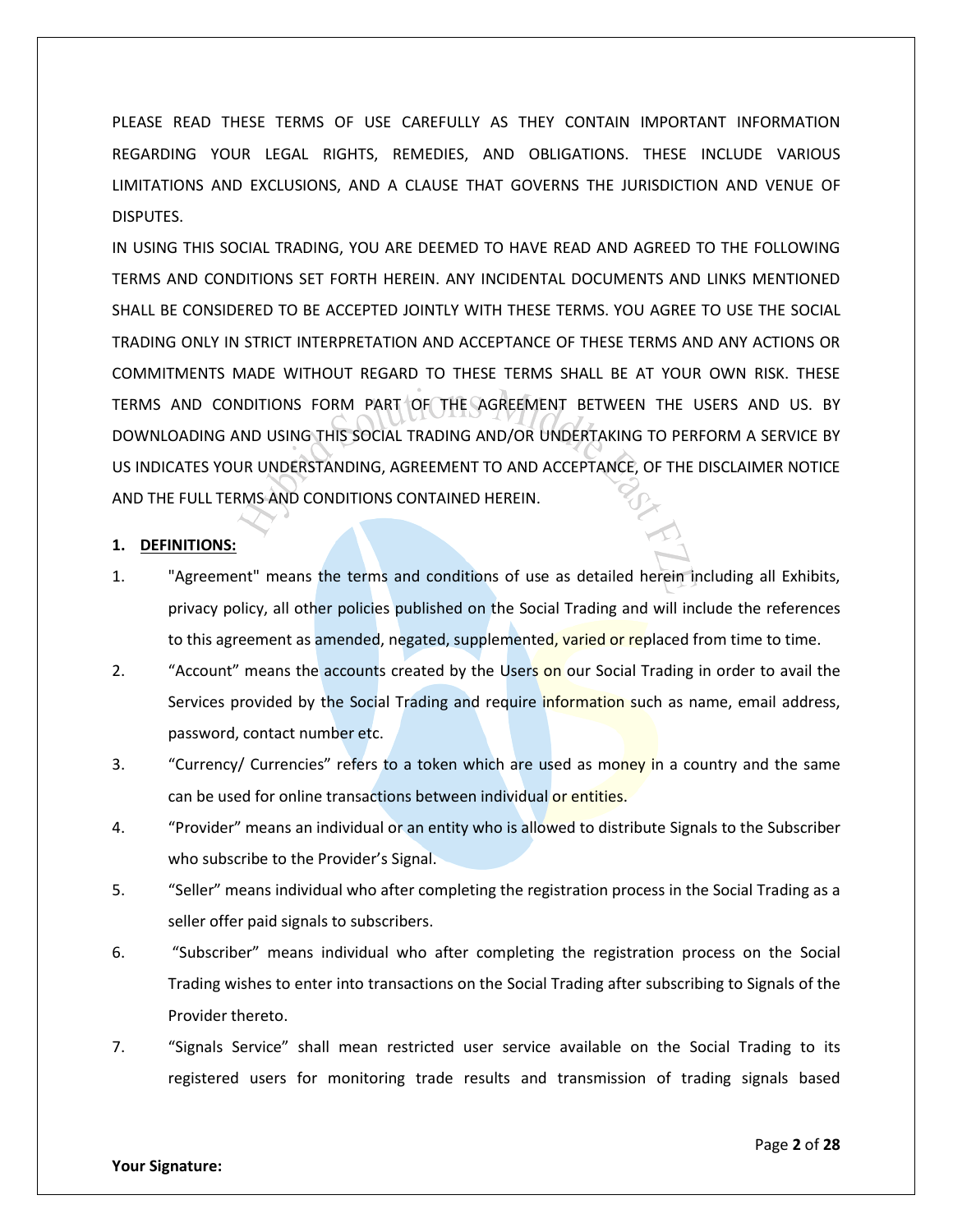transactions performed in the trading account of the Provider exclusively using the Social Trading.

- 8. 'Signals' shall mean signals which belong to the Provider's trading account in which trading operations of the Provider are monitored for public transmission of Trading Signals.
- 9. "Trading Signals" shall mean an act of performing a transaction in the User's trading account.
- 10. "Transmission of a Trading Signal" means the sending of messages in electronic form via the Internet about new Trading Signal to Subscribers.
- 11. "User Content" means all Content that a user posts, uploads, publishes, submits or transmits to be made available through our Social Trading.
- 12. "Subscription fee" means the fee paid by the subscriber to follow the Signal of the seller.
- 13. "User/You" means and includes Sellers and subscribers using or accessing the services provided on this Site and any person who access or avail this site for the purpose of hosting, publishing, sharing, transacting, displaying or uploading information or views and includes other persons jointly participating in using the Site.
- 14. The official language of these terms shall be English.
- 15. "Content" means text, graphics, images, music, audio, video, information or other materials.
- 16. "Our Social Trading Content" shall mean all the Content that our Social Trading makes available through the Services, including any Content licensed from a third party.
- 17. "Collective Content" means User Content and our Social Trading Content.

# **2. ELIGIBILITY:**

- 1. You may download, use the Service only if you are at least eighteen (18) years of age and can form a binding contract with us, and only in compliance with this Agreement and all applicable local, state, national, and international laws, rules and regulations.
- 2. Any use or access to the Service by anyone under 18 is strictly prohibited and in violation of this Agreement.. Our Social Trading reserves the right to terminate your membership and refuse to provide you with access to the Social Trading if we discover that you are under the age of 18 years. The Service is not available to any Users previously removed from the Service by us unless we provide such Users with specific written authorization to re-use the Service. Unauthorized Users are strictly prohibited from accessing or attempting to access, directly or indirectly, the Social Trading. Any such unauthorized use is strictly forbidden and shall constitute a violation of applicable state and local laws.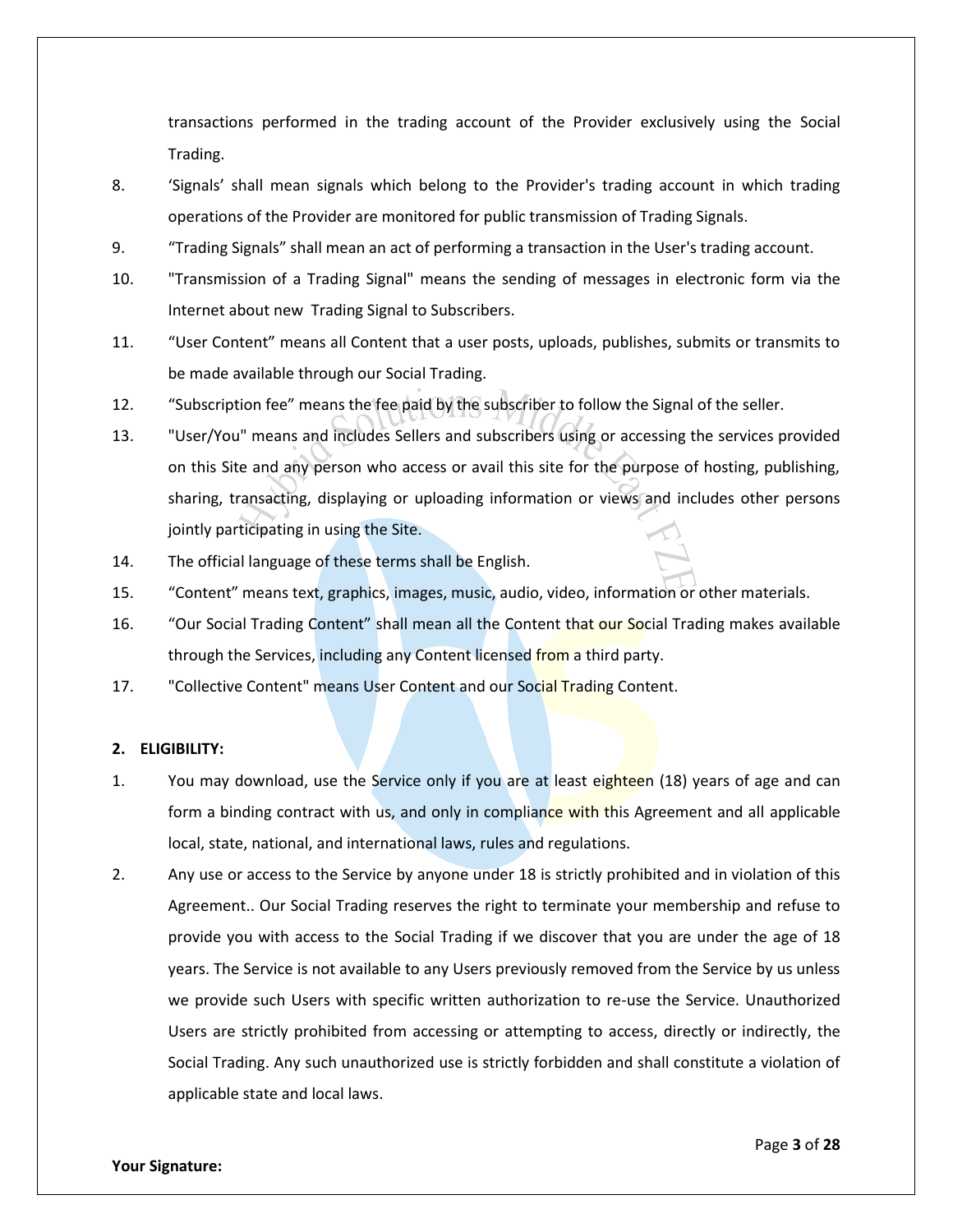- 3. By using our Social Trading and its services, you represent and warrant that you are at least 18 years old and that you have the right, authority and capacity to enter into and abide by the terms and conditions of this Agreement.
- 4. You must not be a competitor to our Social Trading or use our Service for reasons that are in competition with us or otherwise to replicate some or all of the Service for any reason.
- 5. Our Social Trading may, in its sole discretion, refuse to offer access to or use of the Social Trading to any person or entity and change its eligibility criteria at any time. This provision is void where prohibited by law, and the right to access the Social Trading is revoked in such jurisdictions.
- 6. Except where additional terms and conditions are provided which are services specific, these terms and conditions supersede all previous representations, understandings, or agreements and shall prevail notwithstanding any variance with any other terms.

# **3. REGISTRATION:**

- 1. It is mandatory for the users to create an account on our Social Trading in order to use our services.
- 2. You must provide us with certain personal information includes Your name, Email Address, Password, Country to register an account in the Social Trading.
- 3. You represent and warrant that all required registration information you submit is truthful and accurate, and you will maintain the accuracy of such information. You are responsible for maintaining the confidentiality of your Account login information and are fully responsible for all activities that occur under your Account. You agree to immediately notify us of any unauthorized use, or suspected unauthorized use of your Account or any other breach of security. We cannot and will not be liable for any loss or damage arising from your failure to comply with the above requirements. You must not share your password or other access credentials with any other person or entity that is not authorized to access your account. Without limiting the foregoing, you are solely responsible for any activities or actions that occur under your Social Trading account access credentials.
- 4. To add VertexfX account, you need to fill your user name, password, Account ID, and the Broker name.
- 5. Each user registered can use his VertexFX account entered as Subscriber or provider for signal.
- 6. Every signal account can have 1 or more VertexFX account.
- 7. Each VertexFX account can be either a subscriber or Provider.

### **Your Signature:**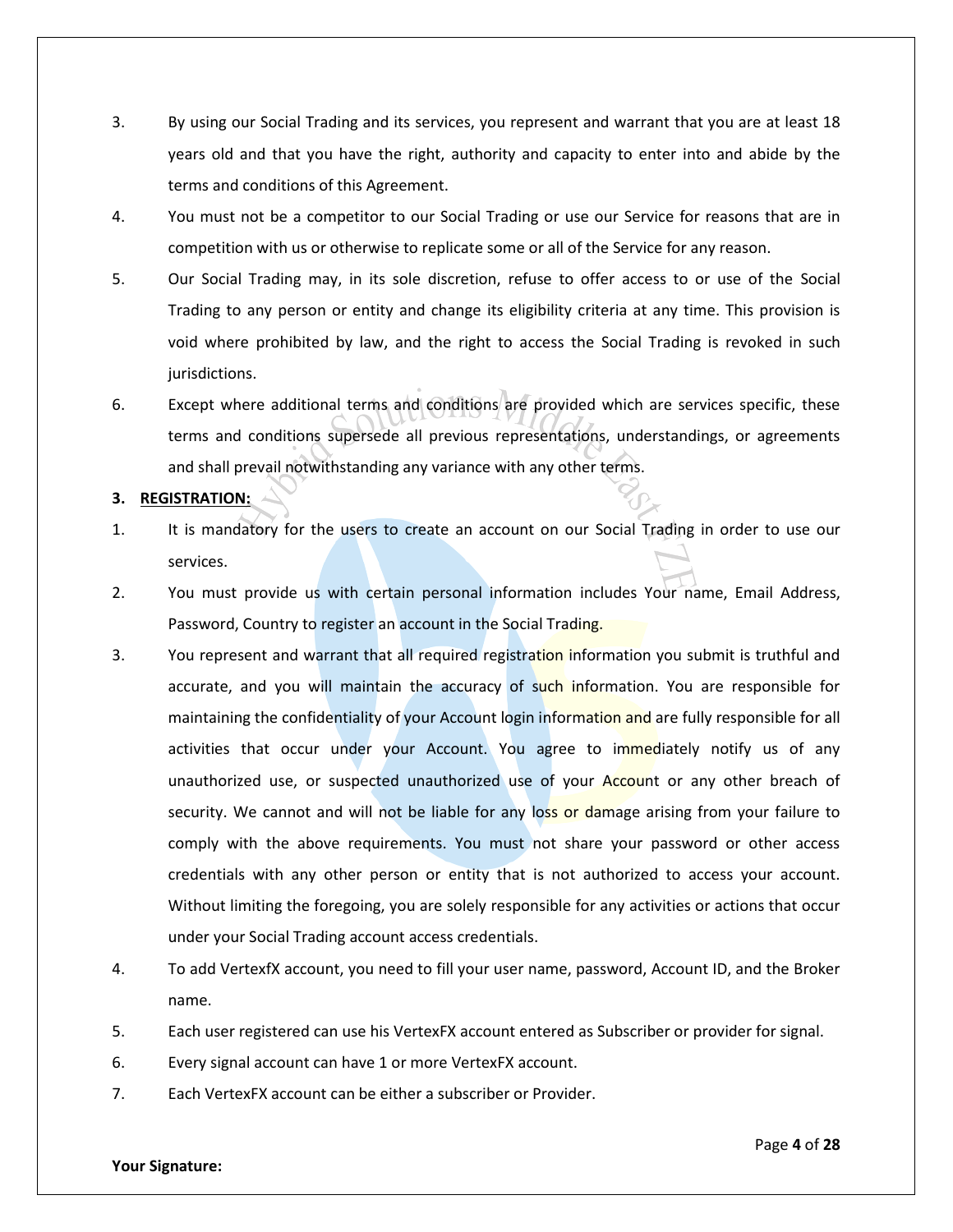- 8. We reserve the right to suspend or terminate your Account if any information provided during the registration process or thereafter proves to be inaccurate, false or misleading or to reclaim any username that you create through the Service that violates our Terms. If you have reason to believe that your Account is no longer secure, then you must immediately notify.
- 9. You may not transfer or sell your account to another party.
- 10. Our Services are not available to temporarily or indefinitely suspended Users. Our Social Trading reserves the right, in its sole discretion, to cancel unconfirmed or inactive accounts. Our Social Trading reserves the right to refuse service to anyone, for any reason, at any time.
- 11. One individual/entity/user can own only one account in his/her/its name.
- 12. You agree to comply with all local laws regarding online conduct and acceptable content. You are irresponsible for all applicable taxes. In addition, you must abide by our Social Trading's terms of use as stated in the Agreement and all other rules, policies, and procedures listed on the Social Trading and/or that may be published from time to time on the Social Trading by Company.
- 13. Any provider registered in the Social trading Service, can register his account as seller for signal by completeing the required registeration process and information including: Full name as in passport, Country, City, Address, Work place, Job Title, Email ID, Phone, Passport copy, Or ID, utility bill, Photo; should be in color; Image Format - JPG, PNG, Image size in A4, Resolution at least 1080\*1080 pixels, Photo should not be edited by any software.
- 14. All information and documents should be valid the time of sending the photo.
- 15. The user shall be successfully registered as a seller once Admin verifies the authenticity of the documents submitted, it may take up to 10 days to verify the documents submitted by the User and accept the registration as seller or rejecting it, the Admin will send an email with the result.
- 16. You represent and warrant that all required registration information you submit is truthful and accurate, and you will maintain the accuracy of such information. You are responsible for maintaining the confidentiality of your Account login information and are fully responsible for all activities that occur under your Account. You agree to immediately notify us of any unauthorized use, or suspected unauthorized use of your Account or any other breach of security. We cannot and will not be liable for any loss or damage arising from your failure to comply with the above requirements. You must not share your password or other access credentials with any other person or entity that is not authorized to access your account. Without limiting the foregoing, you are solely responsible for any activities or actions that occur under your application account access

#### **Your Signature:**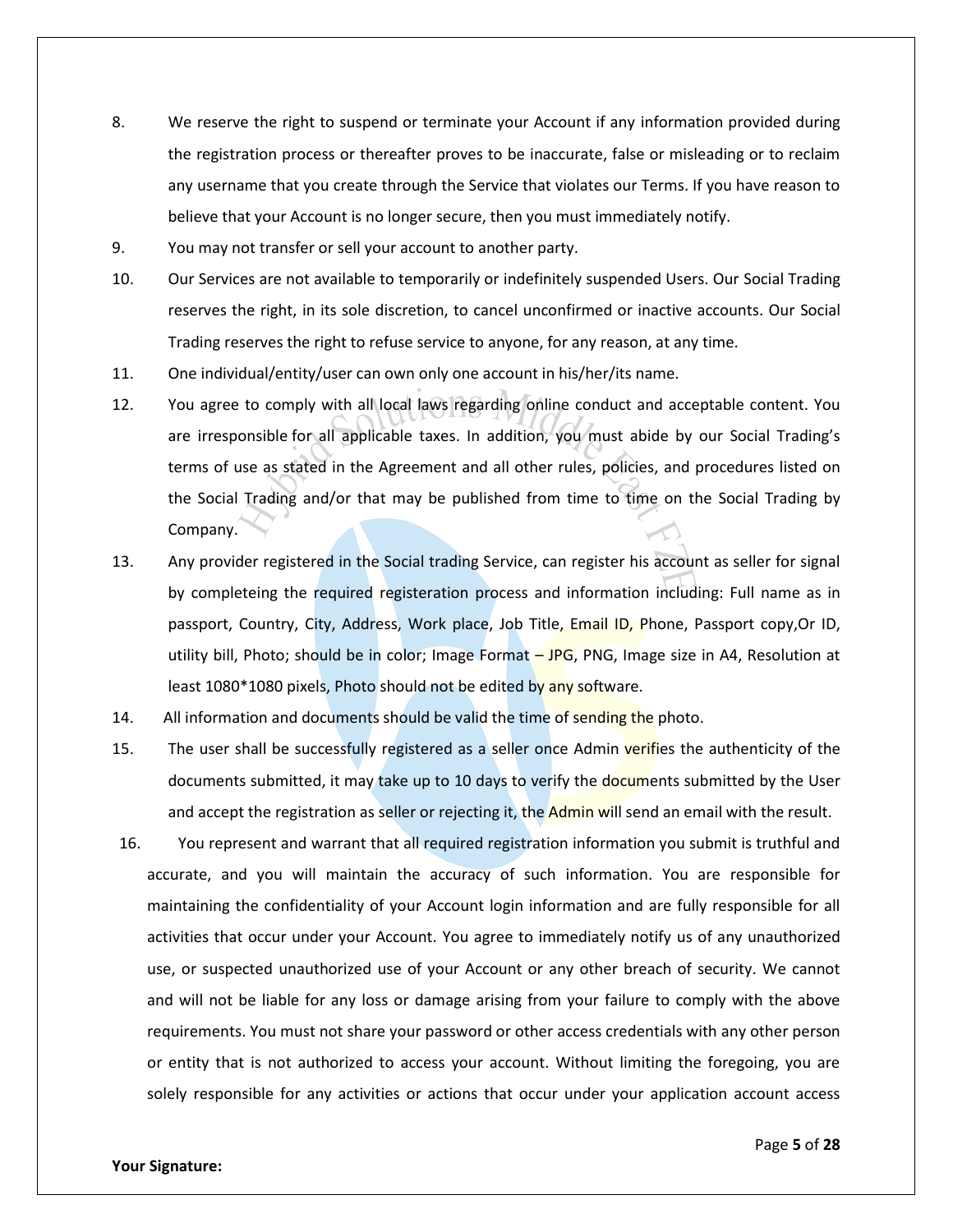credentials. We encourage you to use a "strong" password (a password that includes a combination of upper and lower case letters, numbers, and symbols) with your account. We cannot and will not be liable for any loss or damage arising from your failure to comply with any of the above.

- 17. You agree to provide and maintain accurate, current and complete information about your Account. Without limiting the foregoing, in the event you change any of your personal information as mentioned above in this Agreement, you will update your Account information promptly.
- 18. We reserve the right to suspend or terminate your Account if any information provided during the registration process or thereafter proves to be inaccurate, false or misleading or to reclaim any username that you create through the Service that violates our Terms. If you have reason to believe that your Account is no longer secure, then you must immediately notify us by email.
- 19. You may not transfer or sell your account to another party.
- 20. Our Services are not available to temporarily or indefinitely suspended Users. Our application reserves the right, in its sole discretion, to cancel unconfirmed or inactive accounts. Our application reserves the right to refuse service to anyone, for any reason, at any time.
- 21. You agree to comply with all local laws regarding online conduct and acceptable content. You are responsible for all applicable taxes. In addition, you must abide by our application's terms of use as stated in the Agreement and all other rules, policies, and procedures listed on the application and/or that may be published from time to time on the Application by Company.
- 22. Following the registration, the Seller's name and surname become available to the public in his
- **4. SERVICES:**

Subscription of signals and their services of the Social Trading can be availed by the User after the User has created an account.

- 1. Every subscriber trading account can subscribe to one signal only. The Social Trading is selling only the Subscription to the Subscriber and not the signal itself. The Subscriber may subscribe to the Signal by either paying the Subscription fee if the Subscription is paid or may subscribe to the Signal without paying any fee if the Signal is free.
- 2. Once the Subscriber has successfully subscribed to a Signal, his Subscription shall be valid worldwide for the Subscription Period thereto and can be used by the Subscriber for his personal purposes only.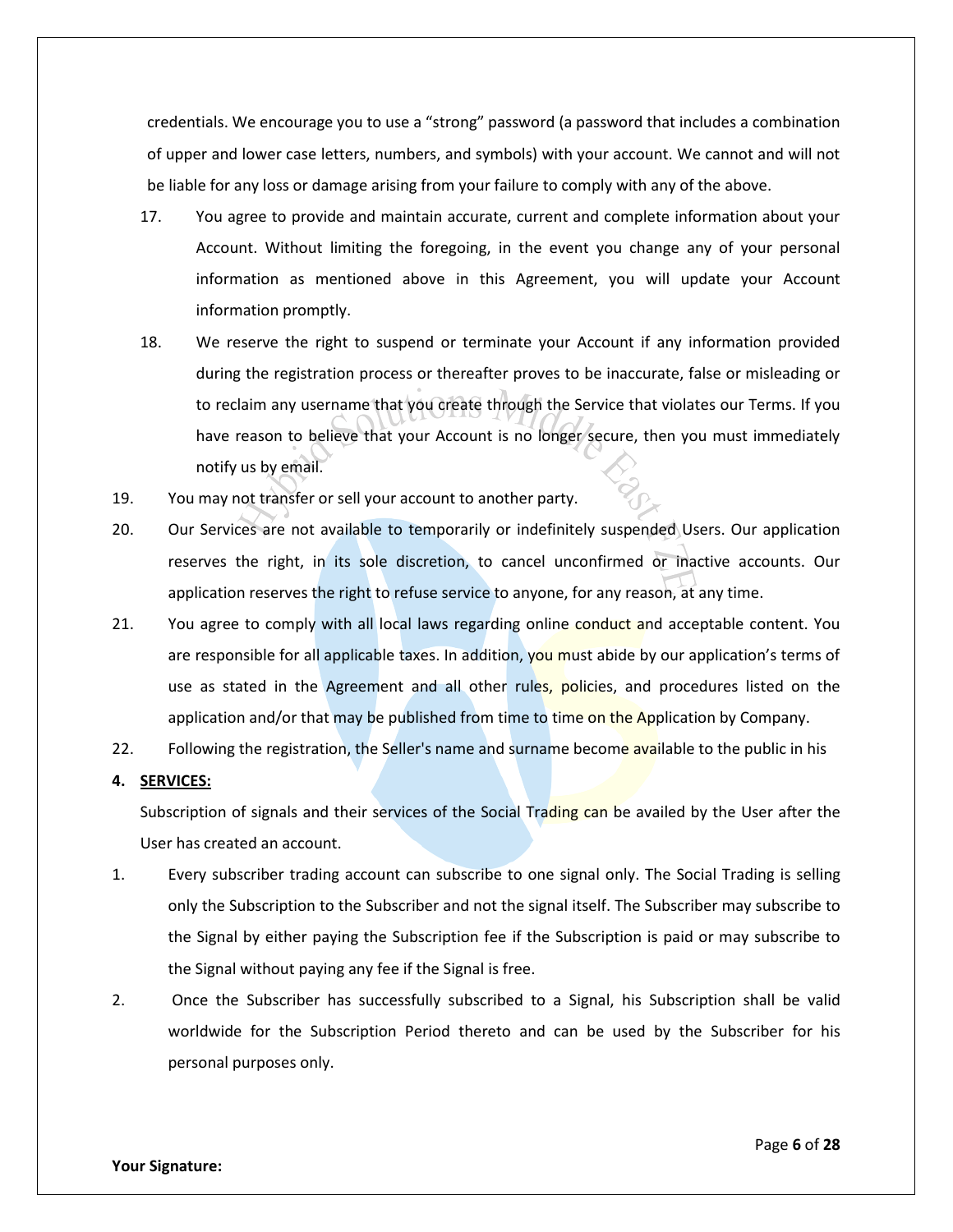- 3. All the rights and obligations of the Provider and Subscriber in relation to the subscription shall be solely governed by the Provider and the Subscriber only.
- 4. If the Subscriber has subscribed to one Signal and wishes to subscribe to another Signal, he/she can do so only after terminating the current subscription.
- 5. Upon termination of a subscription by a Subscriber, the Subscription will immediately not be terminated and the fee applicable for the "freeze period" will not be refunded to the Subscriber. Also the Freeze Period cannot be carried over to the next subscription made by the Subscriber thereto.
- 6. Signal becomes available for use by the Subscriber only after the Subscriber has paid the Subscription Fee if the Signal is paid for which the User should have sufficient funds in his account.
- 7. Subscription for free Signals shall be available to all Users who have created an account on the Social Trading.
- 8. When subscribing to a Signal, it is necessary that Your trading account ID in VertexFX is correctly specified and the trade server is stated. In order to subscribe to a different Signal, the current Subscription shall be canceled.
- 9. Only one Signal can be set up with respect to one trading account.
- 10. Real accounts can subscribe to signals based on real accounts while only demo accounts can subscribe to demo signals.
	- 11. Subscription to Signals can only be done through the VertexFX trading platform. To copy the Signals, the vertexFx Servers must always be connected to the Social Server. The VertexFx Server shall receive signal regarding trades performed on Provider's account an automatically copies the deals to the Subscriber's account if the platform is connected to the Social server.
- 12. Preliminary synchronisation shall be performed by the Subscriber to execute trades through its account based on Signals from Signals Source.
- 13. With a view to avoid/minimize the risk of loss of transactions based on Provider's channel it is advised that Provider and Subscriber's account are on the same trade Server. If the account of the Provider and the Subscriber are on different trade servers, the Social Trading disclaims all risks or loss arising out of it.

# **5. SETTING UP SIGNALS**

- 1. Every User after successfully registering can set up his own Signal.
- 2. Signals become available for subscription immediately after being successfully set up.

### **Your Signature:**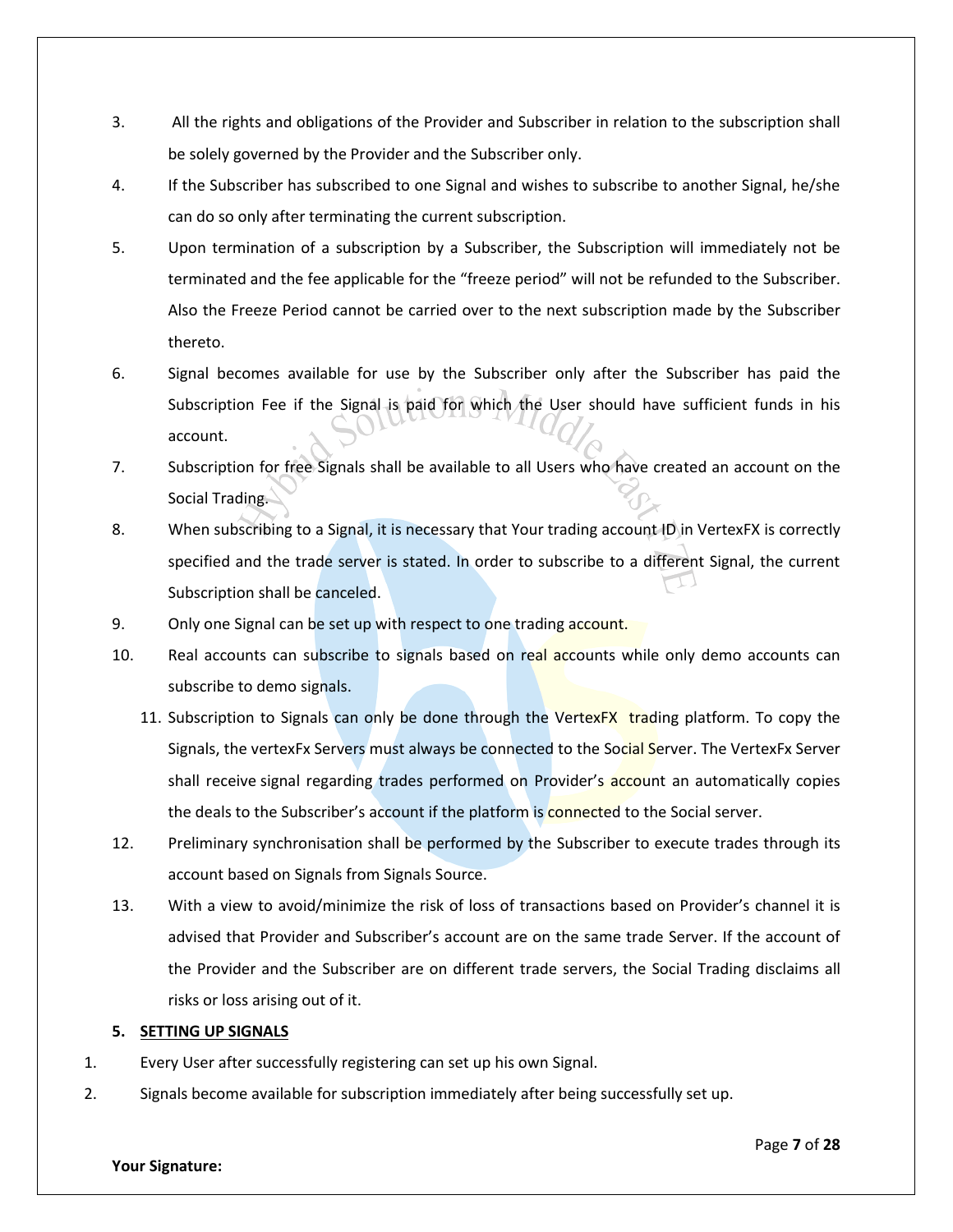- 3. Signals shall be available for both paid and free subscription depending upon the account they are attached with.
- 4. Provider shall not use any spam or any third party services to promote their signals.
- 5. Provider shall not offer paid Signals if he is a representative, employee or affiliate of a brokerage company.
- 6. An account previously subscribed to a Signal can be used to create its own Signal immediately.
- 7. With a view to avoid / minimize the risk of loss of transactions based on Provider's channel it is advised that Provider and Customer's account are on the same trade Server. If the account of the Provider and the Customer are on different trade servers, the Application disclaims all risks or loss arising out of it.
	- 1. All the subscription parameters for the Signals shall be specified in Social service settings which shall include but not be limited to:
		- $\triangleright$  Stop Trade If equity less () option
		- $\triangleright$  Stop trade if Balance less () option
		- $\triangleright$  Copy opposite option
		- $\triangleright$  Copy percent option
		- $\triangleright$  Slippage Pips option
		- $\triangleright$  Copy Type (side) option
		- $\triangleright$  Wait original price option
		- > Timer (seconds) option
		- $\triangleright$  Cover To limits option
		- $\triangleright$  Enable (Min/Max) Lots option

# **6. OBLIGATIONS OF THE SUBSCRIBER**

- 1. Unless otherwise specified in the End User License Agreement, the Subscriber who subscribes to a Signal shall be subject to the following obligations:
	- $\triangleright$  You shall not sell, assign, sub-license, lease, rent, distribute, broadcast, export, import or otherwise transfer rights to use the Signal or any component thereof to any third party;
	- $\triangleright$  You shall not undertake, cause, permit or authorize the modification, translation, creation of similar Signals, decompiling, disassembling, decryption, hacking of the Signal, as well as creation of derivative works;
	- $\triangleright$  Except as explicitly authorized in writing by the Provider, You shall not distribute the Signal in the Internet;Signals may comprise or be part of another software and technology owned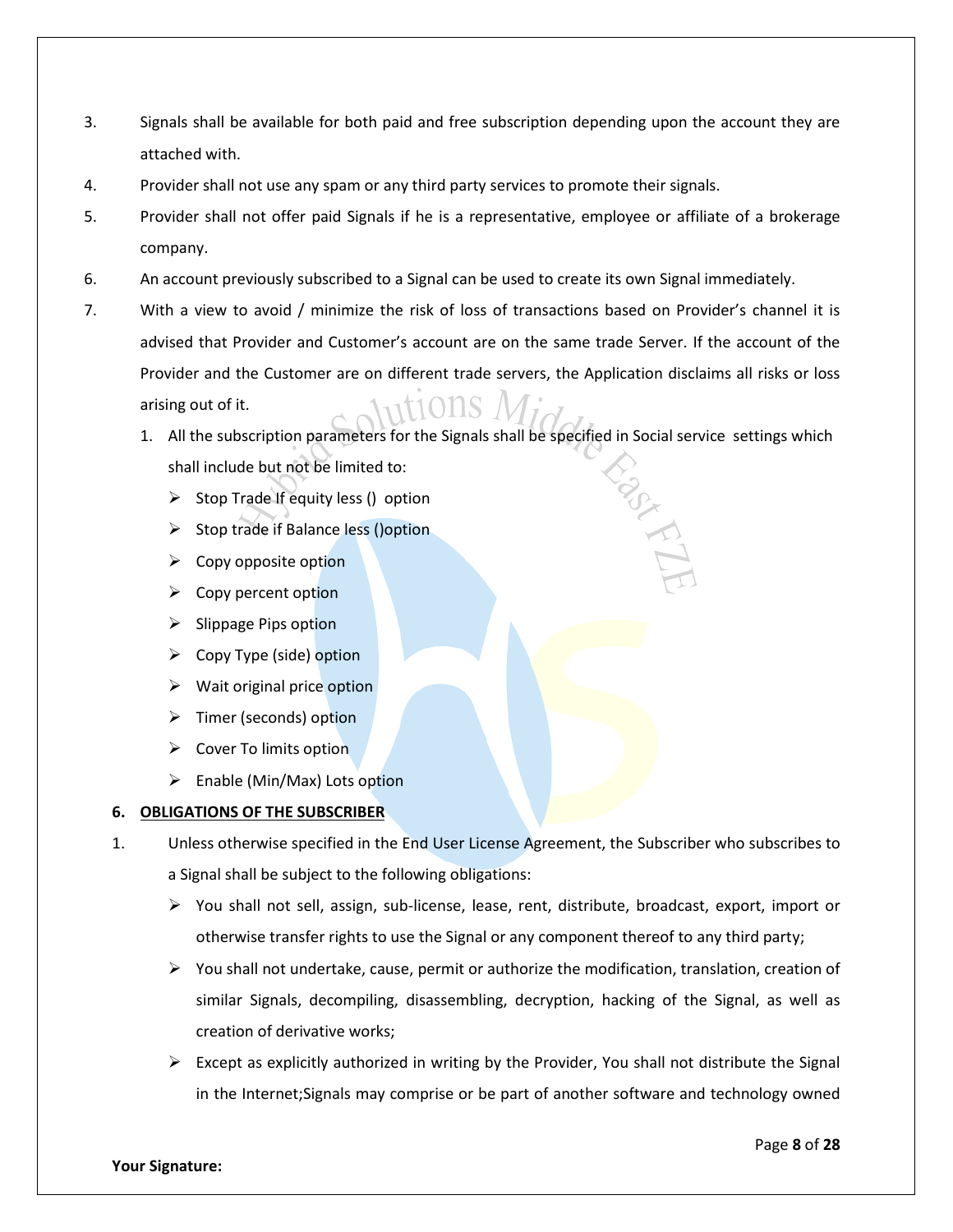or controlled by third parties. Use of any third party software or technology included in Signals shall be governed by separate License Agreements.

 You shall not access or attempt to access an Account that You are not authorized to access. You agree not to modify the software in any manner or form, or to use modified versions of the software, for any purposes including obtaining unauthorized access to the Signals Service. Violations of system or network security may result in civil or criminal liability.

# **7. TERMINATION OF SIGNALS**

- 1. Provider shall be entitled to terminate the Social Trading anytime by giving the notice to Admin and signal will be removed after the completion of the verification process by admin.
- 2. In case of early termination of the Signal, deletion request will be accepted within 14 days if no pending complaints from subscribers and approved by admin.
- 3. If subscription is per signal and the seller requested a cancellation, an adjustment of payment will be advised by the admin upon the complaints of the subscribers following the signal.

# **8. PAYMENTS**

- 1. Subscription prices shall be expressed in US Dollar.
- 2. The payments can be made via valid PayPal account.
- 3. Provider may offer Subscription to Signals for free. If the Subscription will be free, no fee will be charged for the use of the Signal.
- 4. Signal can be offered with fee's set by the seller, and Subscriber will pay the subscriptions fee's through the Social Trading payment gateway.
- 5. The Seller shall be entitled to Subscription fee paid by the Subscriber within 14 days upon Admin approval.
- 6. All transactions are completed through secure party payment gateway managed by Hybrid Solutions through PayPal. All fees received by Providers for Subscriptions offered via the Signals Service must be processed by the payment gateway managed by Hybrid solutions.
- 7. Our Social Trading reserves the right to refuse to process transactions by buyers with a prior history of questionable charges including without limitation breach of any agreements by Buyer with us or breach/violation of any law or any charges imposed by Issuing Bank or breach of any policy.
- 8. Our Social Trading reserves the right to recover the cost of goods, collection charges and lawyers' fees from persons using the Site fraudulently. We reserve the right to initiate legal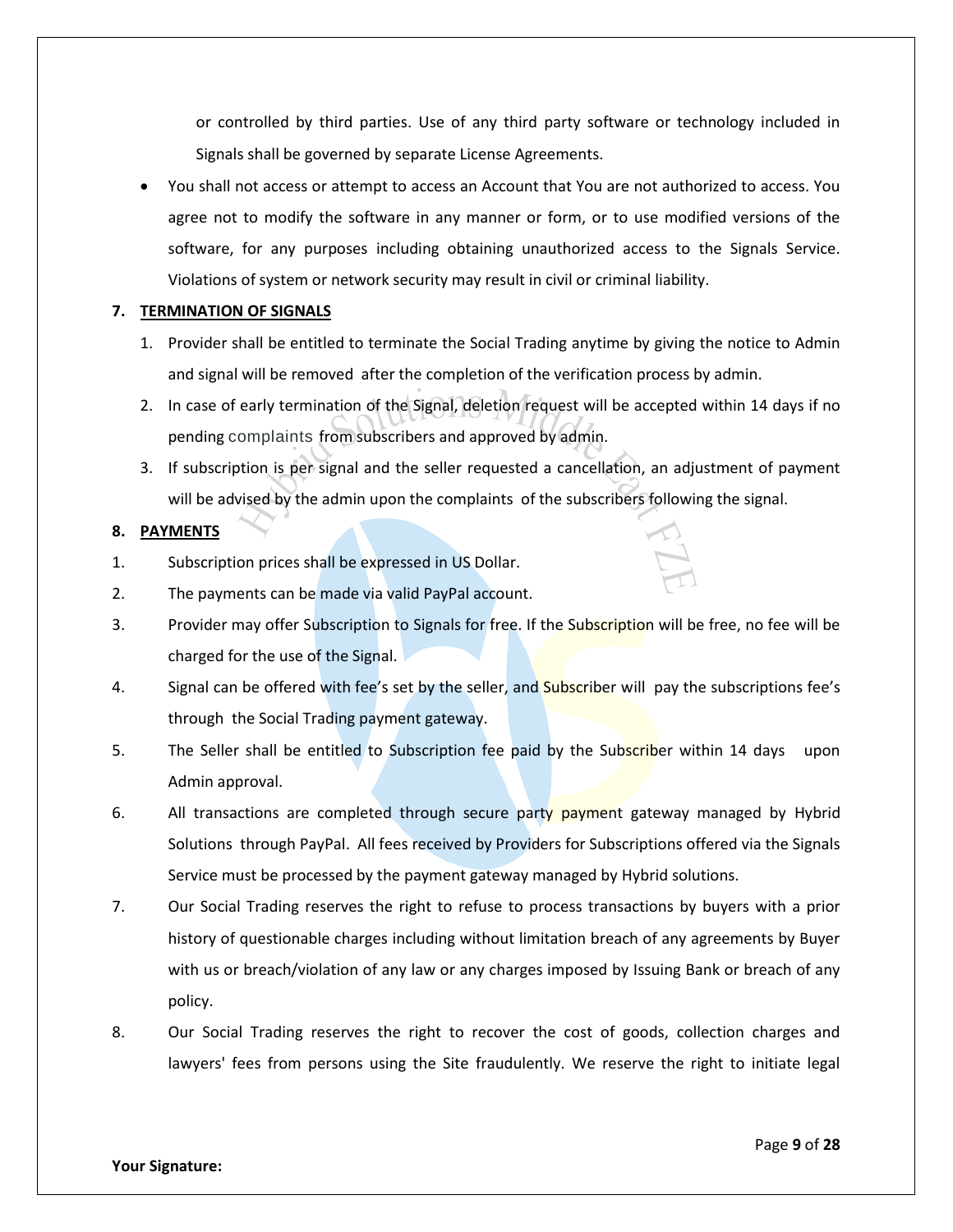proceedings against such persons for fraudulent use of the Site and any other unlawful act or acts or omissions in breach of these terms and conditions.

- 9. Our Social Trading reserves the right to change or replace the payment gateway at its sole discretion without any reservation whatsoever.
- 10. The price you set for a Subscription will determine the amount of payment you will receive from the sale of the Subscription to a Signal, and 10% will be deducted from the signal price for Hybrid Solutions Middle East FZE. Provider is responsible for determining if a Subscription is taxable and the applicable tax rate for the Payment Processor to collect for each taxing jurisdiction where Subscriptions are sold. Provider is responsible for remitting taxes to the appropriate taxing authority.
- 11. Our application reserves the right to change or replace the payment gateway at its sole discretion without any reservation whatsoever.
- 12. Provider may at any time at its sole discretion remove his Signals from future distribution via the Signals Service and the provider request will be accepted or rejected by the Administrator within 14 days.
- 13. Removal of Signals from future distribution via the Signals Service shall not affect the license rights of Subscribers who have previously purchased the Subscription to Your Signals.
- 14. In order to Subscribe to a Signal, Subscriber must have sufficient funds.
- 15. The Subscriber shall pay the entire Subscription fee for the complete Subscription period in advance upon subscribing to a Signal.
- 16. The total Subscription Fee paid by the Subscriber shall include the price of the Subscription to a Signal plus any applicable sales tax that provider has included in his signal cost.
- 17. All sales of Subscriptions to Signals shall be final and non-refundable.
- 18. Prices for subscription to Signals may change at any time, and the Signals Service does not provide price protection or refunds in the event of a price reduction or promotional offering.
- 19. If a Signal becomes unavailable following a transaction in relation to renewal of the Subscription to the Signal, Subscriber shall be entitled to a refund of the Subscription renewal fees paid. No refunds of paid Subscription fees will be made in relation to Subscriptions to existing Signals, regardless of whether or not such Signal was used to perform trading operations.
- 20. If a Signal becomes unavailable following a transaction in relation to Subscription to the Signal, Subscriber shall be entitled to a refund for the Subscription fees for the remaining signals.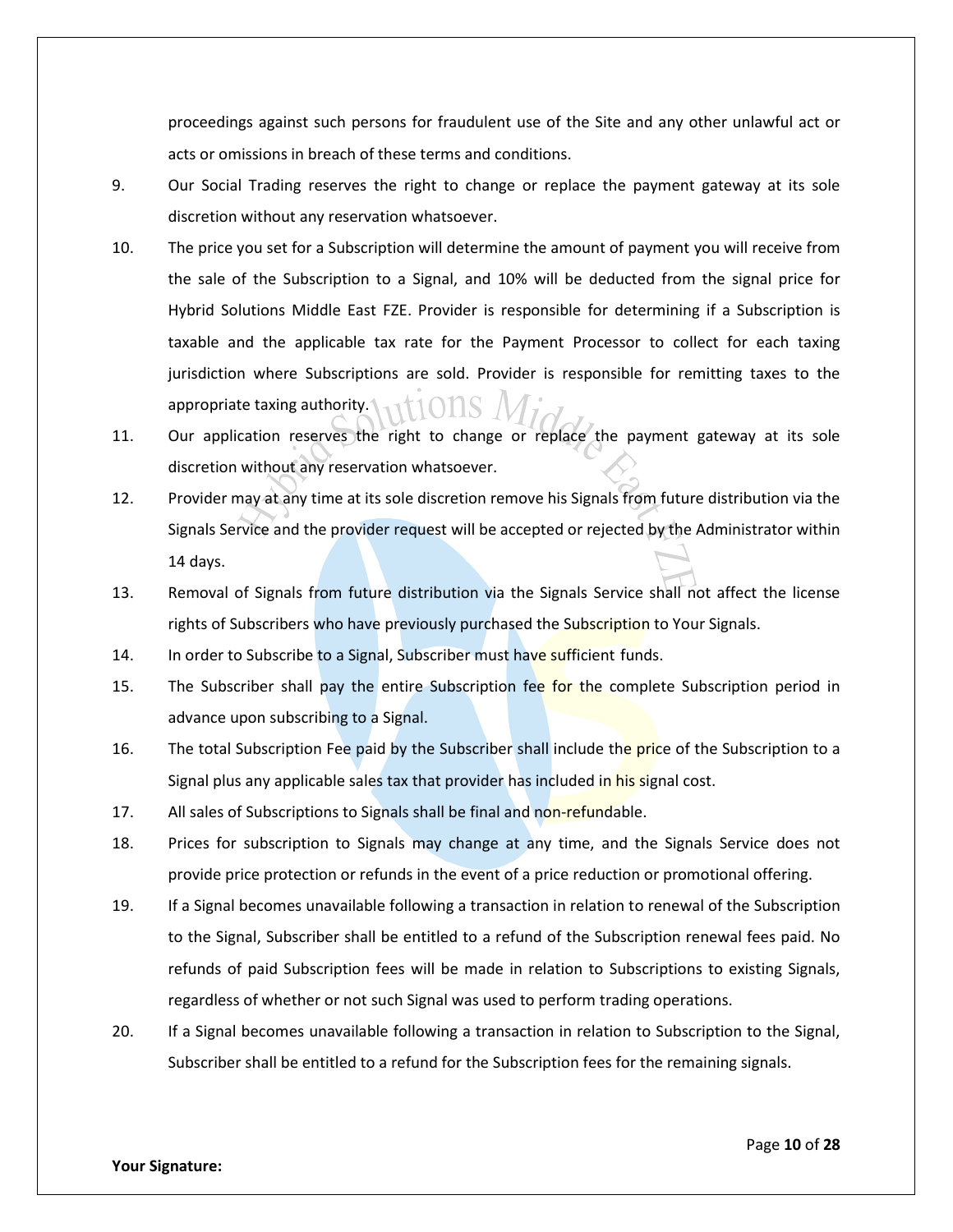21. **Provider will be solely responsible for the data he has in his account before registering at the social trading and for the support and maintenance of his Signals and handling of any complaints about his Signals transmitted via the Signals Service. Provider's contact information will be displayed in each Signal detail page and made available to Subscribers for Subscriber support purposes. Provider shall eliminate all critical errors which may result in the early termination of the Signal transmission**.

### **9. SOCIAL TRADING AS A PLATFORM:**

- 1. We are not responsible for any non-performance or breach of any contract entered into between Subscriber and the Provider. Our Social Trading cannot and does not guarantee that the concerned Users will perform any transaction concluded on the Social Trading. Our Social Trading shall not and is not required to mediate or resolve any dispute or disagreement between Users.
- 2. We do not make any representation or warranty of the authenticity and the accuracy of the Signals made available by the Providers on the Social Trading. In particular, our Social Trading does not implicitly or explicitly support or endorse the exchange, sale or purchase of currencies on the Social Trading. Our Social Trading accepts no liability for any errors or omissions, whether on behalf of itself or third parties.
- 3. Our Social Trading does not make any representation or warranty as to the attributes (such as legal title, creditworthiness, identity, etc.) of any of its Users. You are advised to independently verify the bona fides of any particular User that you choose to deal with on the Social Trading and use your best judgment in that behalf.
- 4. The Social Trading is only avenue through which Users can reach a larger base to buy, sell or purchase currencies. We are only providing a platform for communication and it is agreed that the contract for sale or exchange of any of the currencies shall be a strictly bipartite contract between the Seller and the buyer. At no time shall any right, title or interest over the currencies vest with us nor shall we have any obligations or liabilities in respect of such contract.
- 5. Since the Signals are managed solely by the Provider, the Provider and not we shall be solely responsible for handling all complaints, support and maintenance in relation to the Signal.
- 6. You acknowledge and undertake that you are accessing the services on the Social Trading and transacting at your own risk and are using your best and prudent judgment before entering into any transactions through the Social Trading. We shall neither be liable nor responsible for any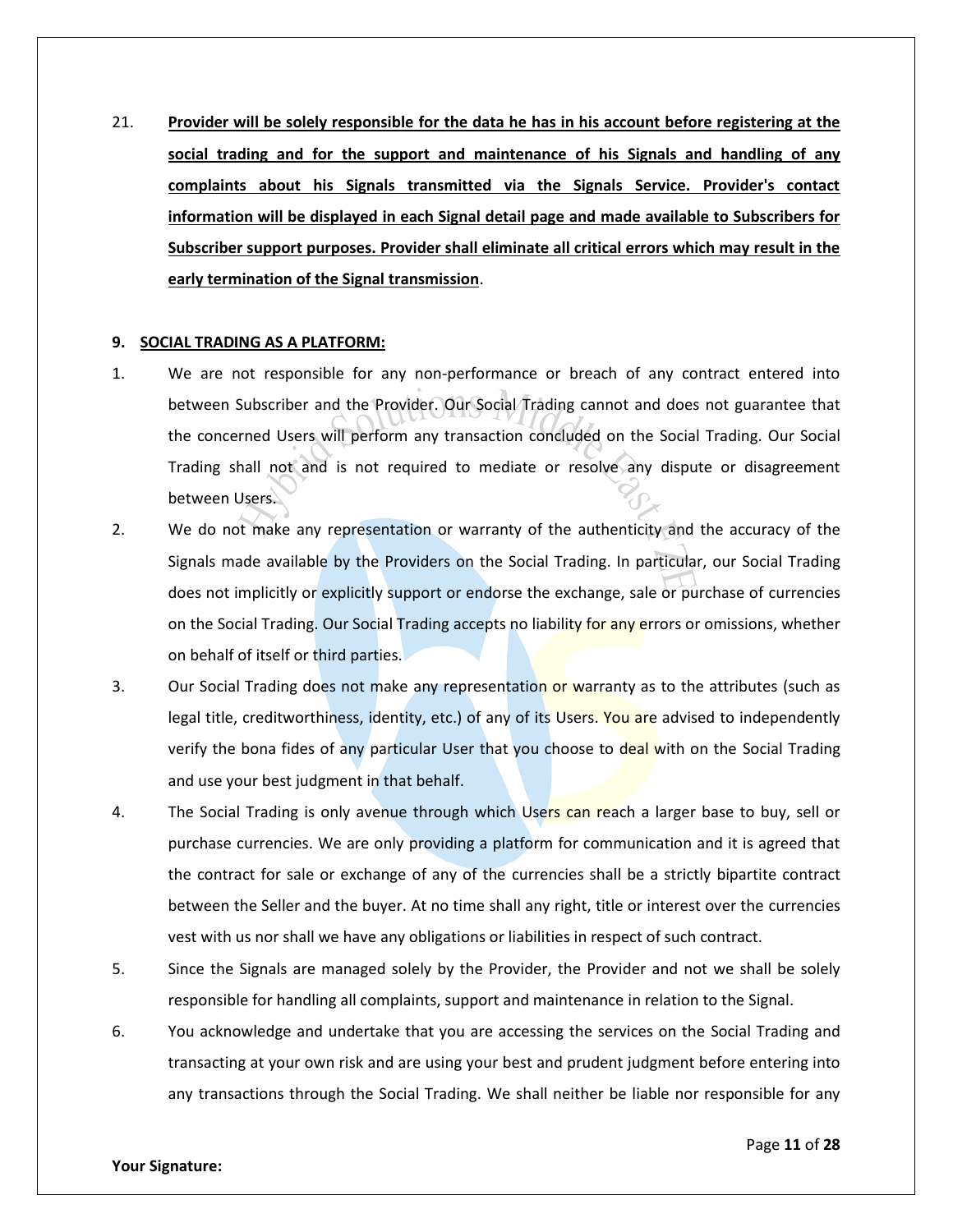actions or inactions of sellers or buyers nor any breach of conditions, representations or warranties by the buyers, sellers of the currencies and hereby expressly disclaim any and all responsibility and liability in that regard.

### **9. YOU AGREE AND CONFIRM:**

- 1. That you will use the Signals and other services provided by our Social Trading, its affiliates and contracted companies, for lawful purposes only and comply with all applicable laws and regulations while using the Social Trading.
- 2. You will provide authentic and true information in all instances where such information is requested of you. We reserve the right to confirm and validate the information and other details provided by you at any point of time. If upon confirmation your details are found not to be true (wholly or partly), we have the right in our sole discretion to reject the registration and debar you from using the Services of our Social Trading and/or other affiliated Social Trading without prior intimation whatsoever.
- 3. That you are accessing the services available on this Social Trading and transacting at your sole risk and are using your best and prudent judgment before entering into any dealings through this Social Trading.
- 4. It is possible that the other users (including unauthorized/unregistered users or "hackers") may post or transmit offensive or obscene materials on the Social Trading and that you may be involuntarily exposed to such offensive and obscene materials. It also is possible for others to obtain personal information about you due to your use of the Social Trading, and that the recipient may use such information to harass or injure you. We do not approve of such unauthorized uses, but by using the Social Trading you acknowledge and agree that we are not responsible for the use of any personal information that you publicly disclose or share with others on the Social Trading.
- 5. You agree that our Social Trading is not a bank and the Services should in no way be construed as the provision of banking service.
- 6. You agree that you will not:
	- $\triangleright$  Post or transmit any unlawful, threatening, abusive, libelous, defamatory, obscene, vulgar, pornographic, profane, or indecent information of any kind, including without limitation any transmissions constituting or encouraging conduct that would constitute a criminal offense, give rise to civil liability or otherwise violate any local, state, national, or international law;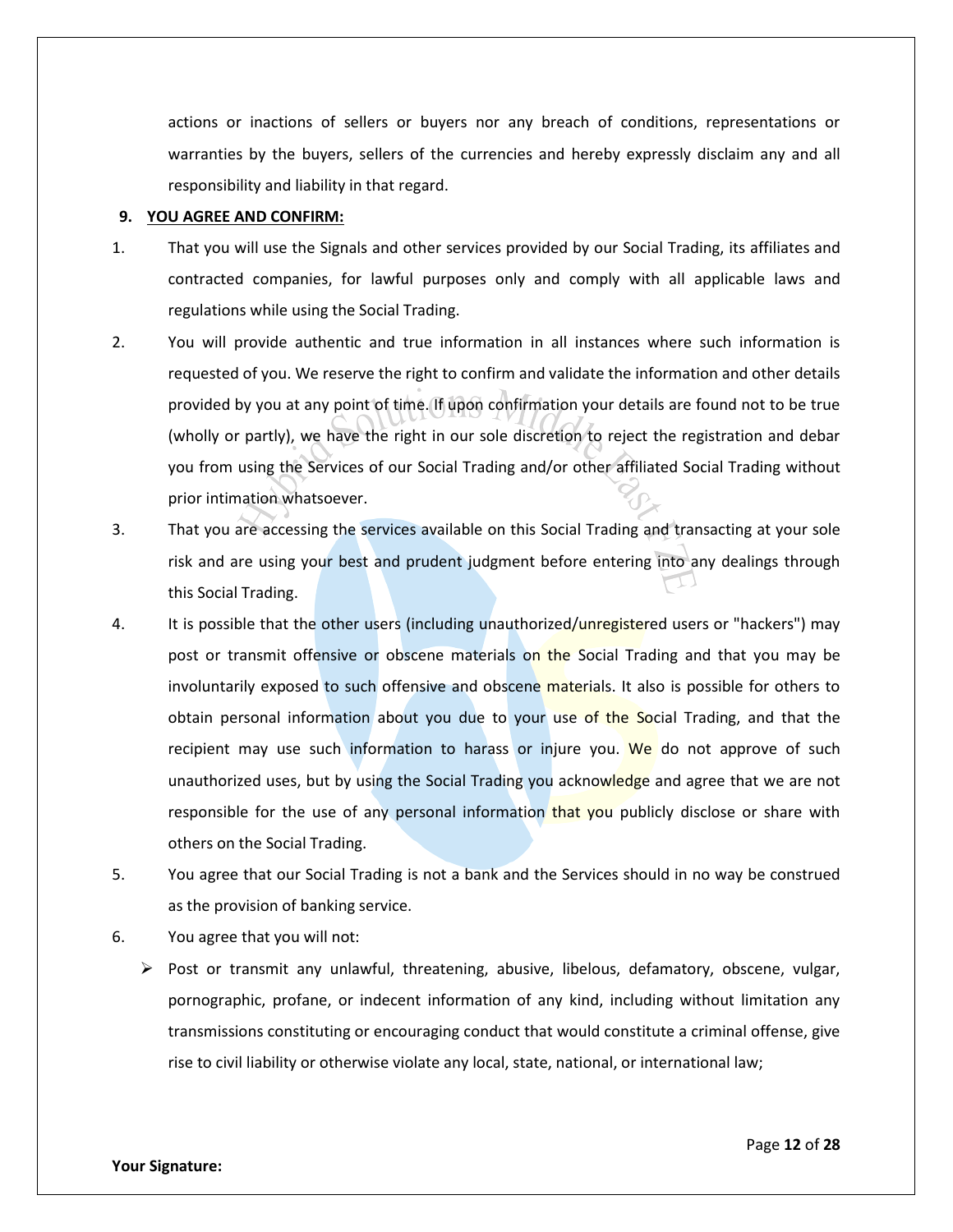- $\triangleright$  Post or transmit any information, software, or other material which violates or infringes in the rights of others, including material which is an invasion of privacy or publicity rights or which is protected by copyright, trademark or other proprietary right, or derivative works with respect thereto, without first obtaining permission from the owner or right holder.
- $\triangleright$  Post or transmit any information, software or other material which contains a virus or other harmful component;
- $\triangleright$  Alter, damage or delete any Content or other communications that are not your own Content or to otherwise interfere with the ability of others to access our Social Trading
- $\triangleright$  Claim a relationship with or to speak for any business, association, institution or other organization for which you are not authorized to claim such a relationship;
- $\triangleright$  Violate any operating rule, policy or guideline of your Internet access provider or online service.

# **10. YOU MAY NOT USE THE APP FOR ANY OF THE FOLLOWING PURPOSES:**

- 1. Disseminating any unlawful, harassing, libelous, abusive, threatening, harmful, vulgar, obscene, or otherwise objectionable material.
- 2. Transmitting material that encourages conduct that constitutes a criminal offense results in civil liability or otherwise breaches any relevant laws, regulations or code of practice.
- 3. You shall not create liability for us or cause us to lose (in whole or part) the services of our internet service provider ("ISPs") or other suppliers;
- 4. You shall not use any automatic device, program, algorithm or methodology, or any similar or equivalent manual process, to access, acquire, copy or monitor any portion of the Social Trading or any Content, or in any way reproduce or circumvent the navigational structure or presentation of the Social Trading or any Content, to obtain or attempt to obtain any materials, documents or information through any means not purposely made available through the Social Trading. We reserve our right to bar any such activity.
- 5. You shall not attempt to gain unauthorized access to any portion or feature of the Social Trading, or any other systems or networks connected to the Social Trading or to any server, computer, network, or to any of the services offered on or through the Social Trading, by hacking, password "mining" or any other illegitimate means.
- 6. You shall not probe, scan or test the vulnerability of the Social Trading or any network connected to the Social Trading nor breach the security or authentication measures on the Social Trading or any network connected to the Social Trading. You may not reverse look-up, trace or seek to trace any information of any other User or visitor to Social Trading, or any other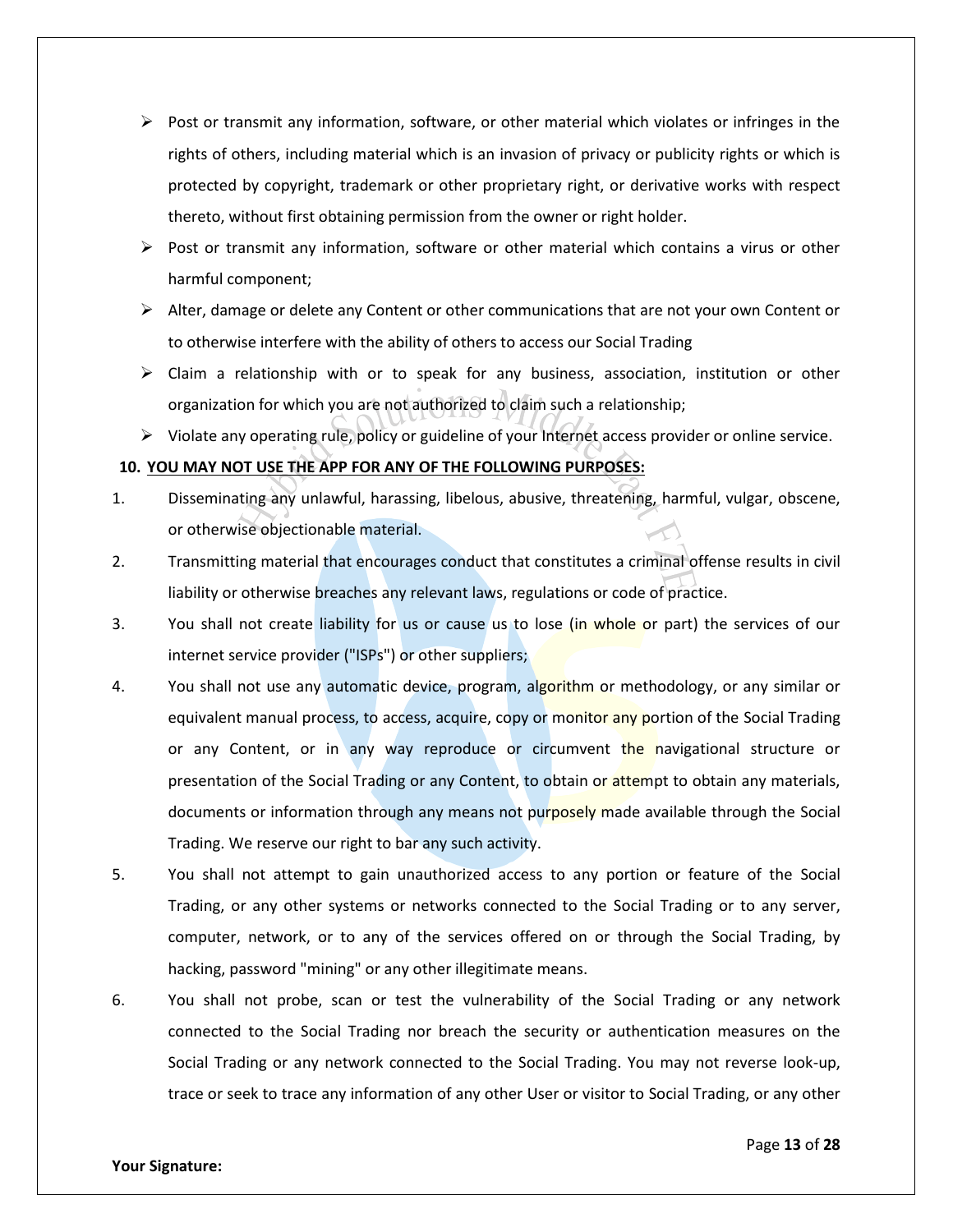Subscriber, including any account on the Social Trading not owned by You, to its source, or exploit the Social Trading or any service or information made available or offered by or through the Social Trading, in any way where the purpose is to reveal any information, including but not limited to personal identification or information, other than Your own information, as provided for by the Social Trading.

- 7. You shall not make any negative, denigrating or defamatory statement(s) or comment(s) about Us or the brand name or domain name used by Us or otherwise engage in any conduct or action that might tarnish the image or reputation, of our Social Trading or otherwise tarnish or dilute any of our trade or service marks, trade name and/or goodwill associated with such trade or service marks, trade name as may be owned or used by us. You agree that you will not take any action that imposes an unreasonable or disproportionately large load on the infrastructure of the Social Trading or our systems or networks, or any systems or networks connected to us.
- 8. You agree not to use any device, software or routine to interfere or attempt to interfere with the proper working of the Social Trading or any transaction being conducted on the Social Trading, or with any other person's use of the Social Trading.
- 9. You may not forge headers or otherwise manipulate identifiers in order to disguise the origin of any message or transmittal you send to us on or through the Social Trading or any service offered on or through the Social Trading. You may not pretend that you are, or that you represent, someone else, or impersonate any other individual or entity.
- 10. You may not use the Social Trading or any content for any purpose that is unlawful or prohibited by these Terms of Use, or to solicit the performance of any illegal activity or other activity which infringes the rights of our Social Trading and/or others.
- 11. Interfering with any other person's use or enjoyment of the Social Trading.
- 12. Breaching any applicable laws;
- 13. Interfering or disrupting networks or Social Trading or websites connected to the Social Trading.
- 14. Making, transmitting or storing electronic copies of materials protected by copyright without the permission of the owner.
- 15. Without limiting other remedies, we may, in our sole discretion, limit, suspend, or terminate our services and user accounts, prohibit access to our Social Trading, and tools, and their content, delay or remove hosted content, and take technical and legal steps to keep users from using our Social trading, or tools, if we think that they are creating problems or possible legal liabilities, infringing the intellectual property rights of third parties, or acting inconsistently with the letter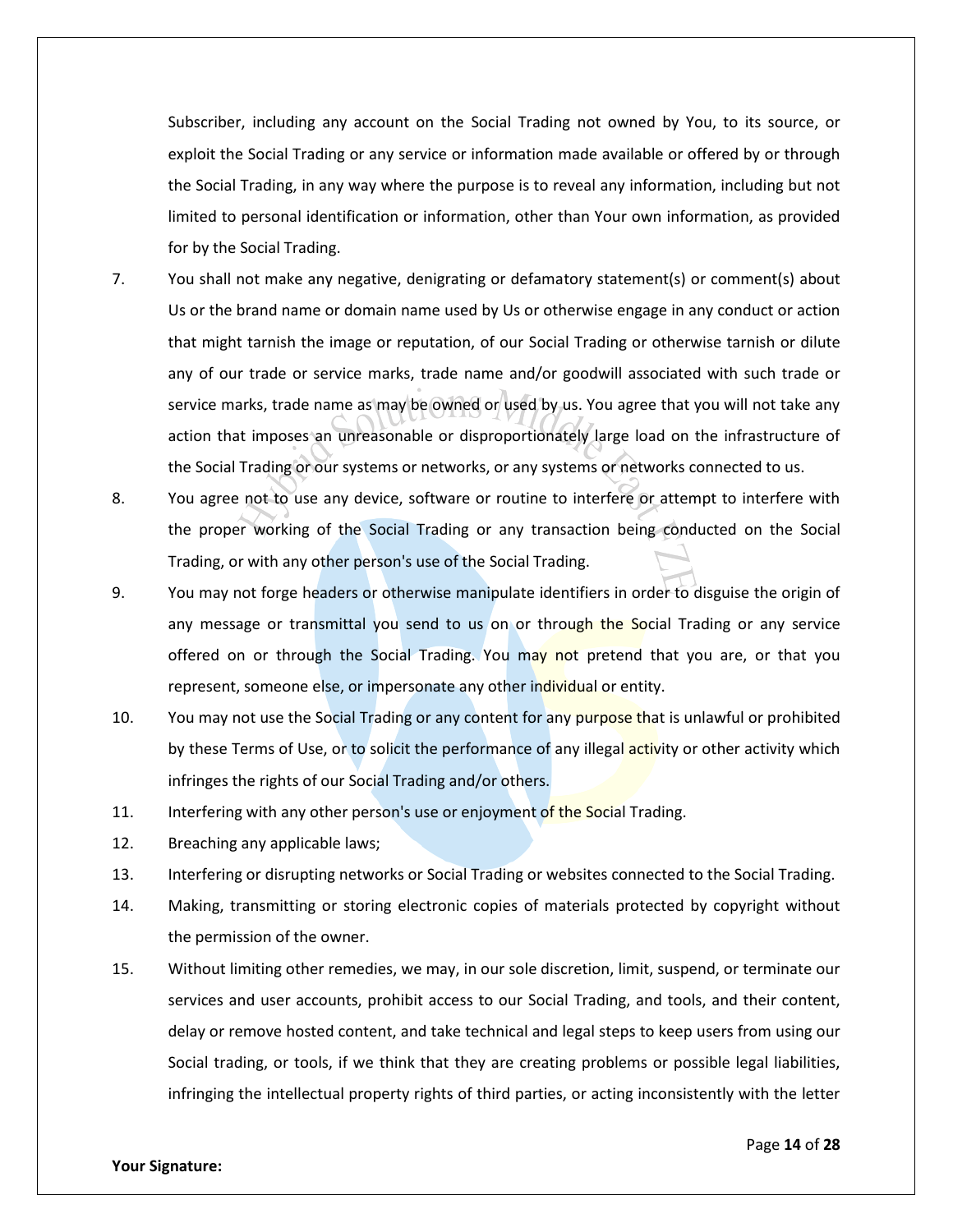or spirit of our policies. We also reserve the right to cancel unconfirmed accounts or accounts that have been inactive for a period of months or to modify or discontinue our Social Trading, services. We shall have all the rights to take necessary action and claim damages that may occur due to your involvement/participation in any way on your own or through group/s of people, intentionally or unintentionally in DoS/DDoS (Distributed Denial of Services).

16. Further, we prohibit the transmission, distribution or posting of any matter which discloses personal or private information concerning any person or entity, including without limitation phone number(s) or addresses, credit, debit cards, calling card, User account numbers/ passwords or similar financial information, and home phone numbers or addresses. Even though all of this is strictly prohibited, there is a small chance that you might become exposed to such items and you further waive your right to any damages (from any party) related to such exposure.

#### **11. OWNERSHIP:**

All rights, titles, and interest in and to the Social Trading (excluding postings/content provided by the users) is and will remain the exclusive property of our Social Trading and its licensors. The Social Trading service is protected by copyright, trademark. Nothing in these Terms gives you a right to use the name of the Social Trading or Social Trading's trademark or logo, or any other trademarks, logos, domain names, or other distinctive brand features relating to the Social Trading or located on the Social Trading.

### **USER CONTENT:**

1. Some of the features of this Social Trading or the Services may allow Users to view, post, publish, share, store, or manage (a) ideas, opinions, recommendations, or advice ("User Submissions/Content"), or (b) literary, artistic or other content, including but not limited to photos and videos. User Content includes all content submitted through your Account. By posting or publishing User Content to this Social Trading or the Services, you represent and warrant to us that (i) you have all necessary rights to distribute User Content via this Social Trading or via the Services, either because you are the author of the User Content and have the right to distribute the same, or because you have the appropriate distribution rights, licenses, consents, and/or permissions to use, in writing, from the copyright or other owners of the User Content, and (ii) the User Content does not violate the rights of any third party.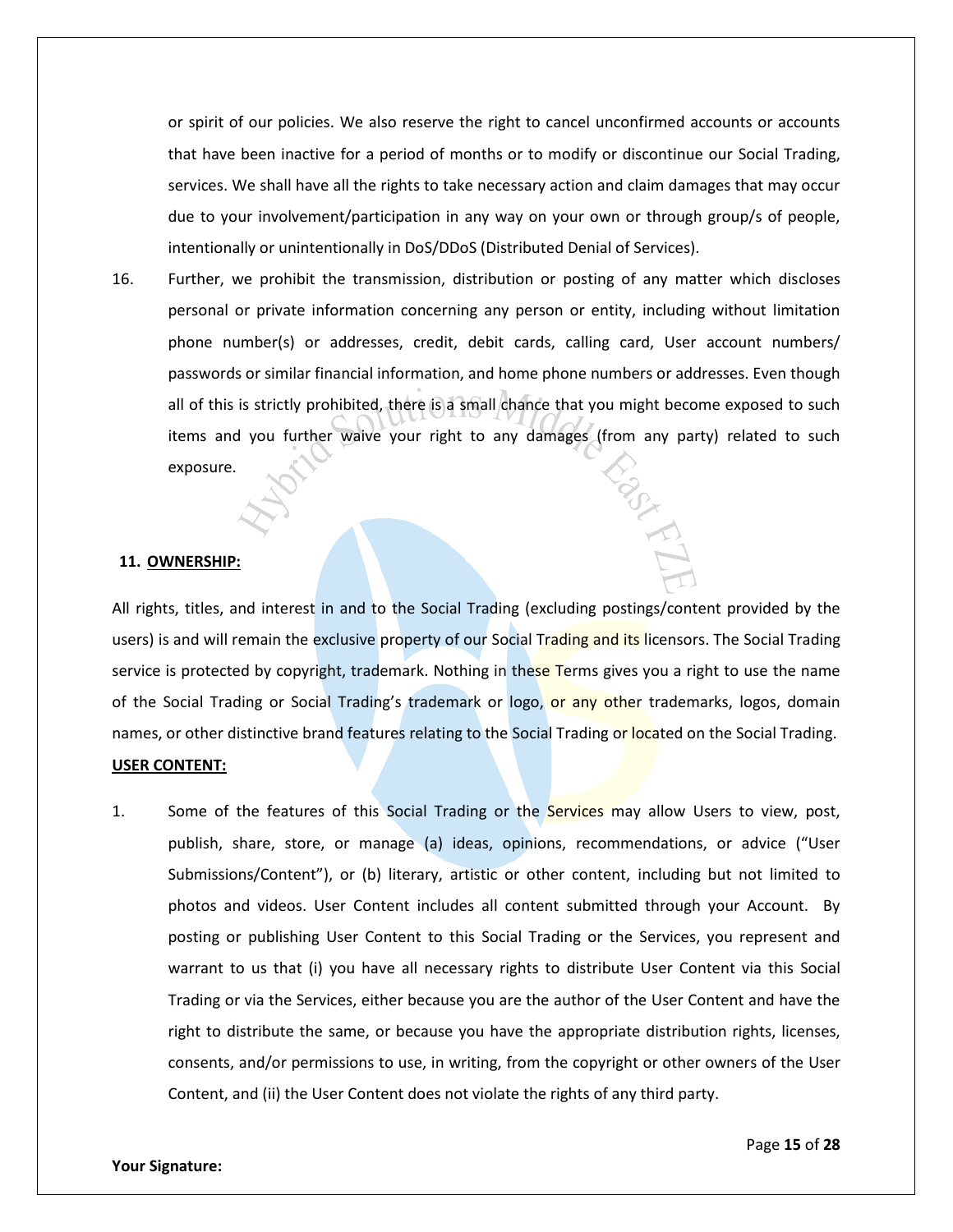- 2. All reviews, comments, feedback, submitted or offered to us on this Social Trading or otherwise disclosed, submitted or offered in connection with your use of this Social Trading (collectively, the "Comments") shall be and remain our property. Such disclosure, submission or offer of any Comments shall constitute an assignment to us of all worldwide rights, titles and interests in all copyrights and other intellectual properties in the Comments. Thus, we exclusively own all such rights, titles, and interests and shall not be limited in any way in its use, commercial or otherwise, of any Comments. We will be entitled to use, reproduce, disclose, modify, adapt, create derivative works from, publish, display and distribute any Comments you submit for any purpose whatsoever, without restriction and without compensating you in any way.
- 3. We are and shall be under no obligation (1) to maintain any Comments in confidence; (2) to pay you any compensation for any Comments; or (3) to respond to any Comments. You agree that any Comments submitted by you to the Social Trading will not violate this policy or any right of any third party, including copyright, trademark, privacy or other personal or proprietary right(s), and will not cause injury to any person or entity. You further agree that no Comments submitted by you to the Social Trading will be or contain libellous or otherwise unlawful, threatening, abusive or obscene material, or contain software viruses, political campaigning, commercial solicitation, chain letters, mass mailings or any form of "spam".
- 4. Our Social Trading does not regularly review posted Comments but does reserve the right (but not the obligation) to monitor and edit or remove any Comments submitted to the Social Trading. You grant us the right to use the name that you submit in connection with any Comments. You agree not to use a false email address, impersonate any person or entity, or otherwise mislead as to the origin of any Comments you submit. You are and shall remain solely responsible for the content of any Comments you make and you agree to indemnify us and our affiliates for all claims resulting from any Comments you submit. We and our affiliates take no responsibility and assume no liability for any Comments submitted by you or any third party. We reserve the right, but have no obligation, to monitor the materials posted on the Social Trading. Our Social Trading shall have the right to remove or edit any content that in its sole discretion violates, or is alleged to violate, any applicable law or either the spirit or letter of these Terms of Use. Notwithstanding this right, you remain solely responsible for the content of the materials you post on the Social Trading and in your private messages. Please be advised that such Content posted does not necessarily reflect our views. In no event shall our Social Trading assume or have any responsibility or liability for any Content posted or for any claims, damages

Page **16** of **28**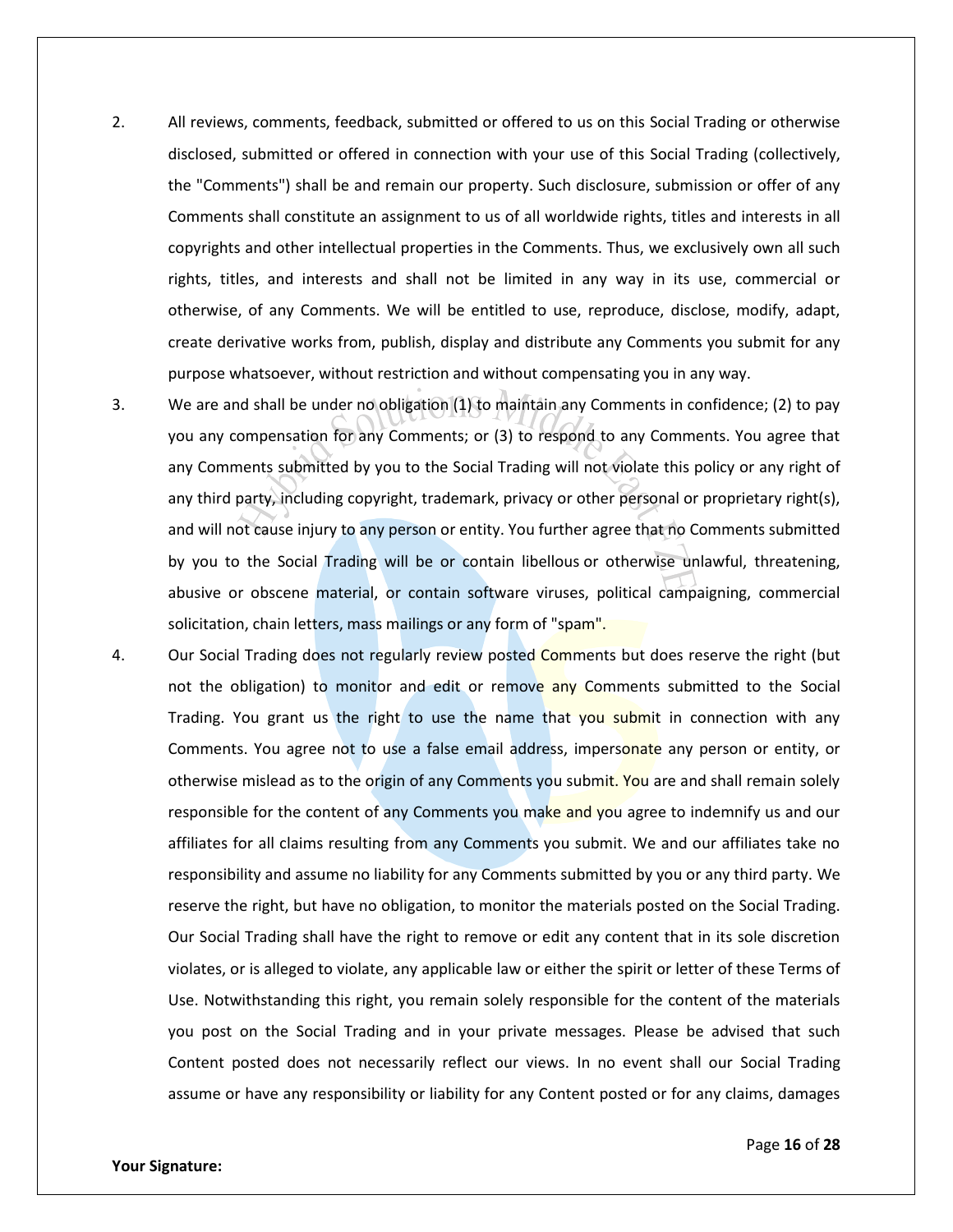or losses resulting from the use of Content and/or appearance of Content on the Social Trading. You hereby represent and warrant that you have all necessary rights in and to all Content which you provide and all information it contains and that such Content shall not infringe any proprietary or other rights of third parties or contain any libelous, tortuous, or otherwise unlawful information.

- 5. You shall be solely responsible for any and all of your User Content or User Content that is submitted through your Account, and the consequences of, and requirements for distributing it. With Respect to User Submissions, you acknowledge and agree that:
- $\triangleright$  User Submissions are entirely voluntary;
- $\triangleright$  User Submissions do not establish a confidential relationship or obligate us to treat User Submissions as confidential or secret.
- $\triangleright$  We have no obligation, either express or implied, to develop or use User Submissions, and no compensation is due to you or anyone else for any intentional or unintentional use of User Submissions.
- 6. We shall own exclusive rights (including all intellectual property and other proprietary rights) to any User Submissions posted to this Social Trading, and shall be entitled to the unrestricted use and dissemination of any User Submissions posted to this Social Trading for any purpose, commercial or otherwise, without acknowledgment or compensation to you or to anyone else.
- 7. It is possible that any of the user (including unauthorized users or "hackers") may post or transmit offensive or obscene materials on the Social Trading and that other user may be involuntarily exposed to such offensive and obscene materials. It also is possible for others to obtain personal information about you due to your use of the Social Trading, and that the recipient may use such information to harass or injure you. We do not approve of such unauthorized uses, but by using the Social Trading, you acknowledge and agree that we are not responsible for the use of any personal information that you publicly disclose or share with others on the Social Trading. Please carefully select the type of information that you publicly disclose or share with others on the Social Trading.
- 8. You may upload to any area of the Social Trading or otherwise transmit, post, publish, reproduce or distribute, on or through our Social Trading only Content that is not subject to any Intellectual Property Rights, or Content in which any holder of Intellectual Property Rights has given express authorization for distribution over the Internet and on our Social Trading, without restriction whatsoever. Any Content submitted with the consent of a copyright owner other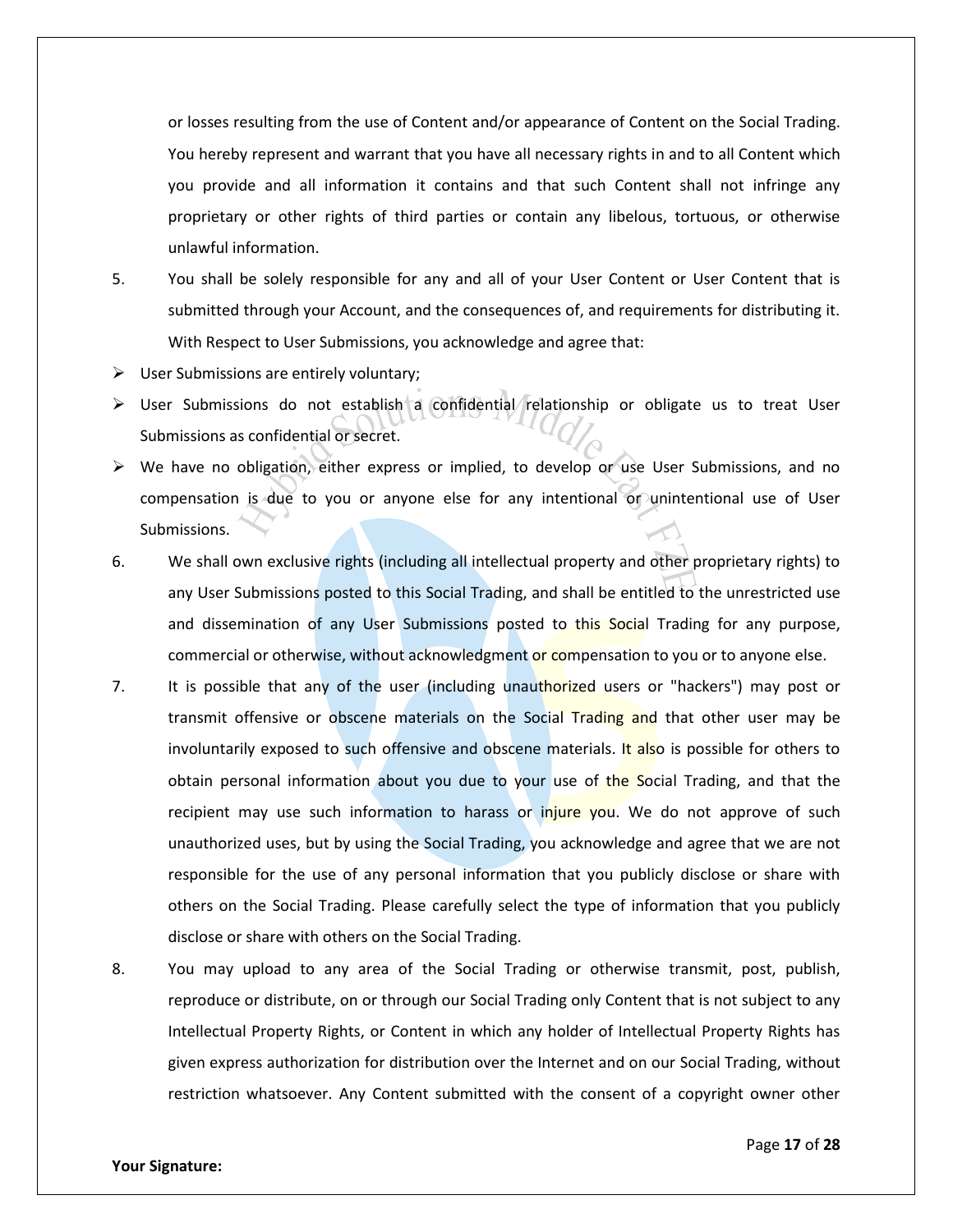than you should contain a phrase such as "Copyright owned by [name of owner]; Used by Permission." By submitting Content to any Area, you automatically grant and/or warrant that the owner of such Content, whether it be You or a third party, has expressly granted to us the royalty-free, perpetual, irrevocable, non-exclusive, unrestricted, worldwide right and license to use, reproduce, modify, adapt, publish, translate, create derivative works from, sublicense, distribute, perform, and display such Content, in whole or in part, worldwide and/or to incorporate it in other works in any form, media, or technology now known or later developed for the full term of any Intellectual Property Rights that may exist in such Content. You also permit us to sublicense to third parties the unrestricted right to exercise any of the foregoing<br>rights granted with respect to such Content. rights granted with respect to such Content.

# **12. INTELLECTUAL PROPERTY RIGHTS:**

- 1. Our Social Trading, our suppliers, and licensors expressly reserve all intellectual property rights in all text, programs, products, processes, technology, content and other materials, which appear on this Social Trading. Access to this Social Trading does not confer and shall not be considered as conferring upon anyone any license under any of our Social Trading or any third party's intellectual property rights. All rights, including copyright, in this Social Trading, are owned by or licensed to us or third party suppliers. Any use of this Social Trading or its contents, including copying or storing it or them in whole or part, other than for your own personal, noncommercial use is prohibited without the permission of our Social Trading. You cannot modify, distribute or re-post anything on this Social Trading for any purpose.
- 2. The Social Trading names and logos and all related service and our slogans are the trademarks or service marks of our Social Trading. All other marks are the property of their respective companies. No trademark or service mark license is granted in connection with the materials contained in this Social Trading. Access to this Social Trading does not authorize anyone to use any name, logo or mark in any manner.
- 3. All materials, including images, text, illustrations, designs, icons, photographs, programs, music clips or downloads, video clips and written and other materials that are part of this Social Trading (collectively, the "Contents") are intended solely for personal, non-commercial use. You may download or copy the Contents and other downloadable materials displayed on the Social Trading for your personal use only. No right, title or interest in any downloaded materials or software is transferred to you as a result of any such downloading or copying. You may not reproduce (except as noted above), publish, transmit, distribute, display, modify, create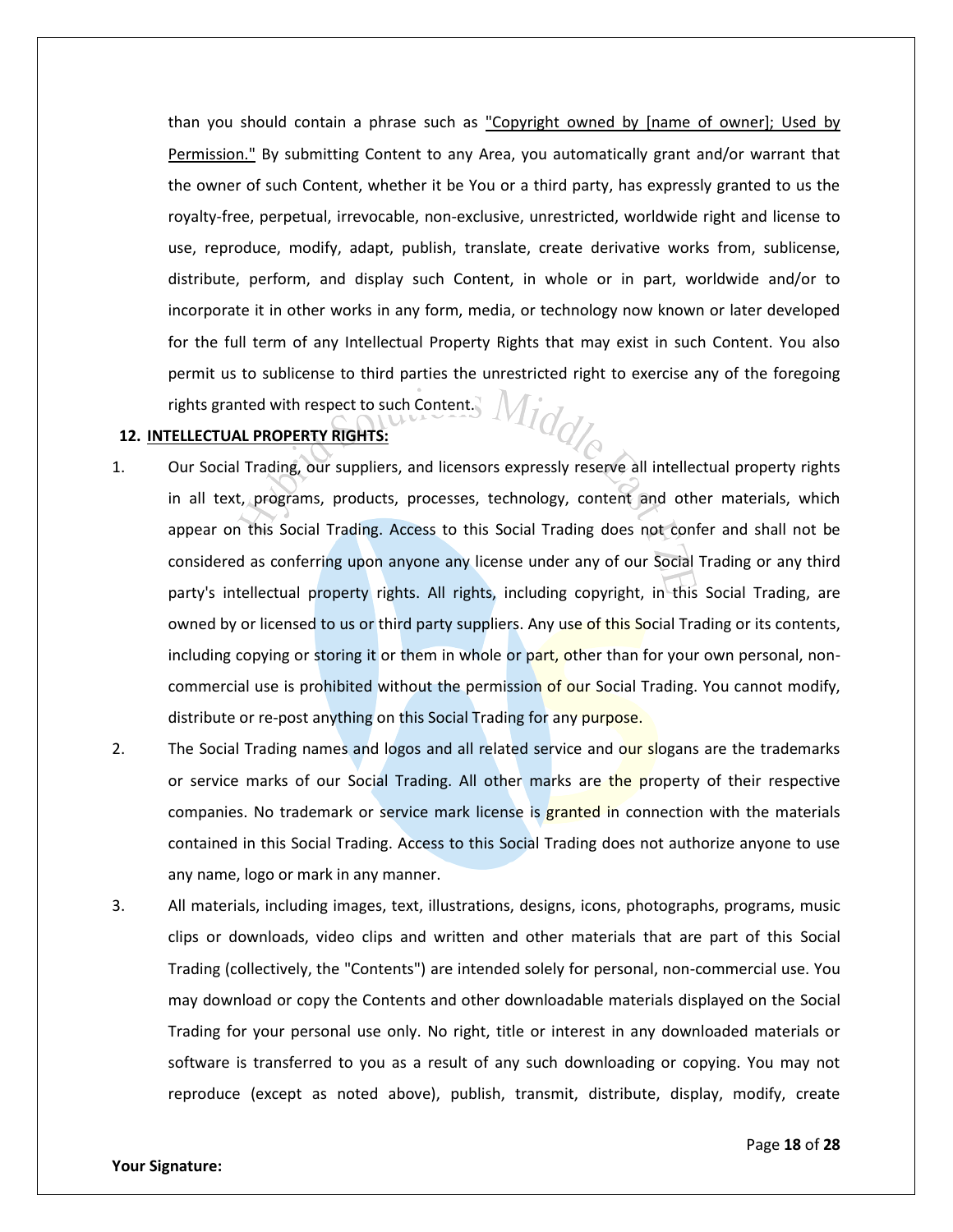derivative works from, sell or participate in any sale of or exploit in any way, in whole or in part, any of the Contents, the company or any related software. All software used on this Social Trading is the property of our Social Trading or its suppliers and protected by copyright laws of Saba & CO – Hashemite Kingdom Of Jordan. Any other use, including the reproduction, modification, distribution, transmission, republication, display, or performance, of the Contents on this Social Trading is strictly prohibited. Unless otherwise noted, all Contents are copyrights, trademarks and/or other intellectual property owned, controlled or licensed by our Social Trading, one of its affiliates or by third parties who have licensed their materials to us and are protected by copyright laws of Saba & CO – Hashemite Kingdom Of Jordan. The compilation (meaning the collection, arrangement, and assembly) of all Contents on this Social Trading is the exclusive property of our company and is also protected by Copyright laws of the Saba & CO – Hashemite Kingdom Of Jordan.

- 4. We have the right to remove the Content alleged to be infringing without prior notice, at our sole discretion, and without liability to you. In appropriate circumstances, we will also terminate a user's account if we determine that the user is a repeat infringer.
- 5. If you believe in good faith that any material used or displayed on or through our Social Trading infringes your copyright, you (or your agent) may send us a notice requesting that the material be removed, or access to it blocked, please provide us with the following information:
	- $\triangleright$  a physical or electronic signature of the copyright owner or a person authorized to act on their behalf;
	- $\triangleright$  identification of the copyrighted work claimed to have been infringed;
	- $\triangleright$  identification of the material that is claimed to be infringing or to be the subject of infringing activity and that is to be removed or access to which is to be disabled, and information reasonably sufficient to permit us to locate the material;
	- $\triangleright$  Your contact information, including your address, telephone number and an email address; a statement by you that you have a good faith belief that use of the material in the manner complained of is not authorized by the copyright owner, its agent, or the law;
	- $\triangleright$  a statement that the information in the notification is accurate, and that You are authorized to act on behalf of the copyright owner.
- 6. You should assume that everything that you see or read on this Social Trading is copyrighted unless otherwise noted and may not be copied, reproduced, distributed, modified, published, downloaded, posted, or transmitted in any way, without the prior written consent of our Social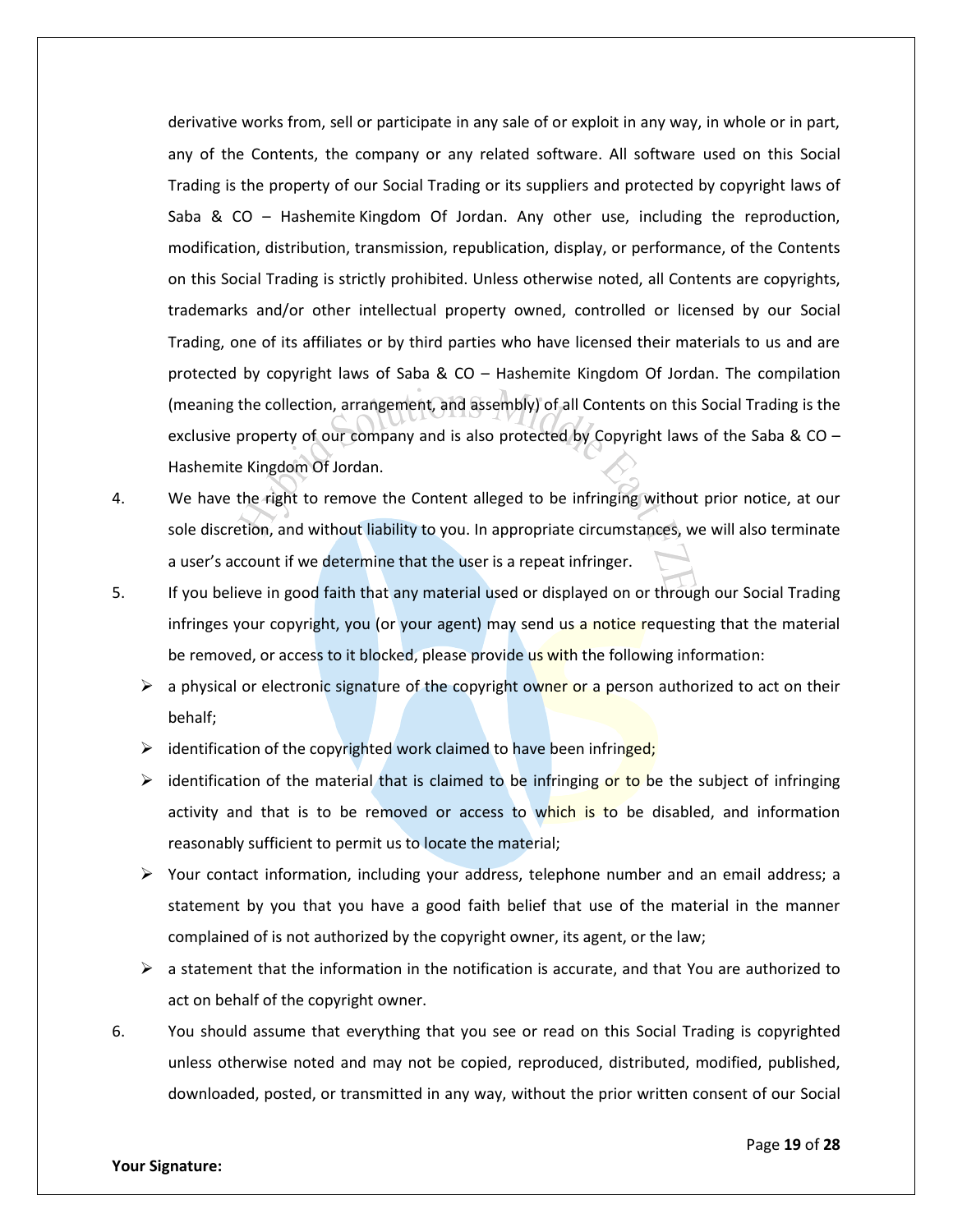Trading or other copyright owner, EXCEPT: You may print copies of the material for your personal, non-commercial use only, provided that you do not delete or change any copyright, trademark, or other proprietary notices. Unless otherwise indicated, all marks displayed on our Social Trading are subject to the trademark rights of our Social Trading, including our name and Logo, corporate logos and emblems. Modifying, distributing or using for any purpose the material in any of our Social Trading which is copyrighted or otherwise protected under intellectual property laws directly violates our intellectual property rights. The material contained in this Social Trading is copyrighted, is protected by worldwide copyright laws and treaty provisions, and is provided for lawful purposes only.

### **13. INDEMNITY:**

Users agree to defend, indemnify and hold harmless our Social Trading, its employees, directors, officers, agents and their successors and assigns from and against any and all claims, liabilities, damages, losses, costs and expenses, including attorney's fees, caused by or arising out of claims based upon your actions or inactions, which may result in any loss or liability to our Social Trading or any third party including but not limited to breach of any warranties, representations or undertakings or in relation to the non-fulfillment of any of your obligations under this User Agreement or arising out of your violation of any applicable laws, regulations including but not limited to Intellectual Property Rights, payment of statutory dues and taxes, claim of libel, defamation, violation of rights of privacy or publicity, loss of service by other subscribers and infringement of intellectual property or other rights. This clause shall survive the expiry or termination of this User Agreement.

#### **14. TERMINATION:**

- 1. We may, at any time and without notice, suspend, cancel, or terminate your right to use the Social Trading (or any portion of the Social Trading). In the event of suspension, cancellation, or termination, you are no longer authorized to access the part of the Social Trading affected by such suspension, cancellation, or termination. In the event of any suspension, cancellation, or termination, the restrictions imposed on you with respect to material downloaded from the Social Trading, and the disclaimers and limitations of liabilities set forth in the Agreement, shall survive.
- 2. Without limiting the foregoing, we may close, suspend or limit your access to your Account:
	- $\triangleright$  if we determine that you have breached, or are acting in breach of, this User Agreement;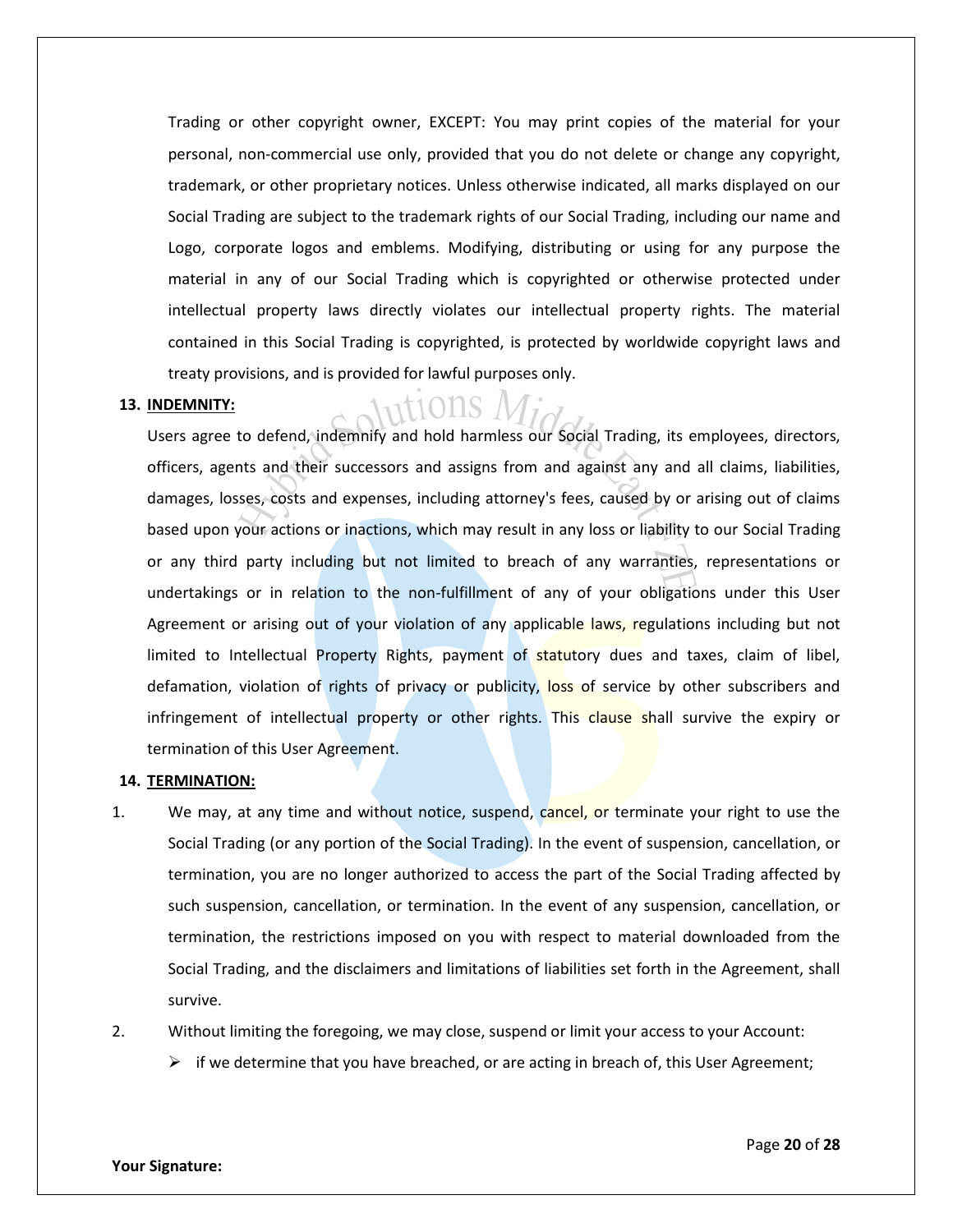- $\triangleright$  if we determine that you have breached legal liabilities (actual or potential), including infringing someone else's Intellectual Property Rights;
- $\triangleright$  if we determine that you have engaged, or are engaging, in fraudulent, or illegal activities;
- $\triangleright$  you do not respond to account verification requests;
- $\triangleright$  to manage any risk of loss to us, a User, or any other person; or
- $\triangleright$  for other similar reasons:
- $\triangleright$  If you are violating the Signals Service of the Social Trading.
- 3. If we close your Account due to your breach of this User Agreement, you may also become liable for fees in an amount as ascertained by the Social Trading.
- 4. In the event that we close your Account, you will have no claim whatsoever against us in respect of any such suspension or termination of your Account.
- 5. In case of terminarion of suspension of the account of the Provider due to fraudulent or illegal activities of the Provider, the subscription fee for the remaininf Signals will be returned to the Subscriber.

# **15. GOVERNING LAW AND JURISDICTION:**

- a. This Agreement shall be governed by and construed in accordance with the laws of the United Arab Emirates without regard to its choice of law principles.
- b. The parties consent to exclusive jurisdiction and venue in the courts sitting in of the United Arab Emirates.

# **16. RESOLUTION OF DISPUTES:**

- 1. In the interest of resolving disputes between you and us in the most expedient and costeffective manner, you and we agree that any and all disputes arising in connection with the Terms shall be resolved by binding arbitration. Arbitration is more informal than a lawsuit in court. Arbitration uses a neutral arbitrator instead of a judge or jury, may allow for more limited discovery than in court and can be subject to very limited review by courts. Arbitrators can award the same damages and relief that a court can award. Our agreement to arbitrate disputes includes, but is not limited to all claims arising out of or relating to any aspect of the Terms, whether based in contract, tort, statute, fraud, misrepresentation or any other legal theory and regardless of whether the claims arise during or after the termination of the Terms. YOU UNDERSTAND AND AGREE THAT, BY ENTERING INTO THE TERMS, YOU AND WE ARE EACH WAIVING THE RIGHT TO A TRIAL BY JURY OR TO PARTICIPATE IN A CLASS ACTION.
- 2. The venue for arbitration shall be as Hybrid Solutions Middle East FZE decides.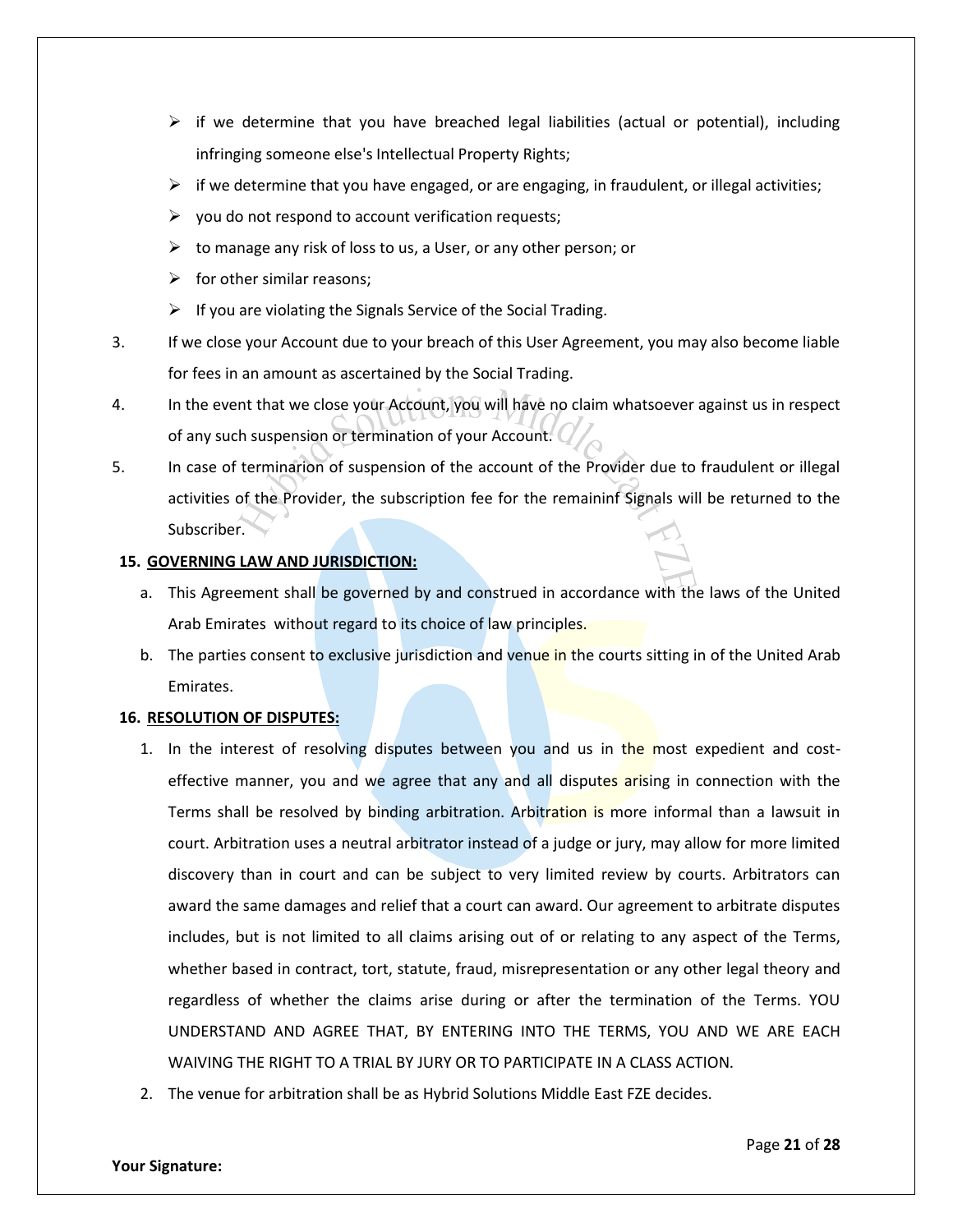3. The language used in Arbitration shall be English, and the award of the arbitration shall be binding on both, you and us.

### **17. LIMITED NON-COMMERCIAL LICENSE TO USE THE SOCIAL TRADING**

The Social Trading hereby grants you the limited right to access, view and use the Social Trading only for the purposes of accessing, viewing or transacting, or for accessing information, Social Trading (as defined herein) and services. The Social Trading reserves the right to suspend or deny, in its sole discretion, your access to all or any portion of the Social Trading. This license is limited to personal and non-commercial uses by you. Any rights not expressly granted to you herein are reserved to the Social Trading. Minors should seek consent of his or her legal guardian before using this Social Trading. Unless you have received specific written permission from the Social Trading, you may not (a) "frame" or otherwise impose editorial comment, commercial material or any information or content on, or in proximity to, content displayed on the Social Trading; (b) alter or modify any content on the Social Trading; or (c) deep link or gain unauthorized access to any portion of the Social Trading. Without limiting other restrictions, you agree not to reproduce, transmit, sell, or otherwise exploit the Social Trading for any commercial purpose.

# **18. AVAILABILITY/DATA BACK-UP**

- 1. The Company provides no guarantee that the Social Trading and the services and functions requiring registration operate and are available without interruption and errors at all times. The User must him/herself ensure an adequate Internet connection. The User is aware that, like any other software, the services can never be completely free of errors. The User is him/herself responsible for the fulfillment of the system requirements necessary for the use of the Social Trading, particularly with respect to the operating system used by it. However, the Company shall make every effort, within the limits of what is commercially reasonable, to enable the operation of the Social Trading without interruptions or errors at all times.
- 2. The Company can restrict the availability of and access to the Social Trading and services and functions requiring registration insofar as the security of the network operation and the maintenance of the network integrity, particularly the need to avoid serious disruptions of the network, the Social Trading or stored data, require this.
- 3. The Company is not obliged to provide updates or upgrades for the Social Trading or to otherwise modify the Social Trading in line with possible changes made to hardware and/or software (particularly operating systems).

### **19. DISCLAIMER:**

#### **Your Signature:**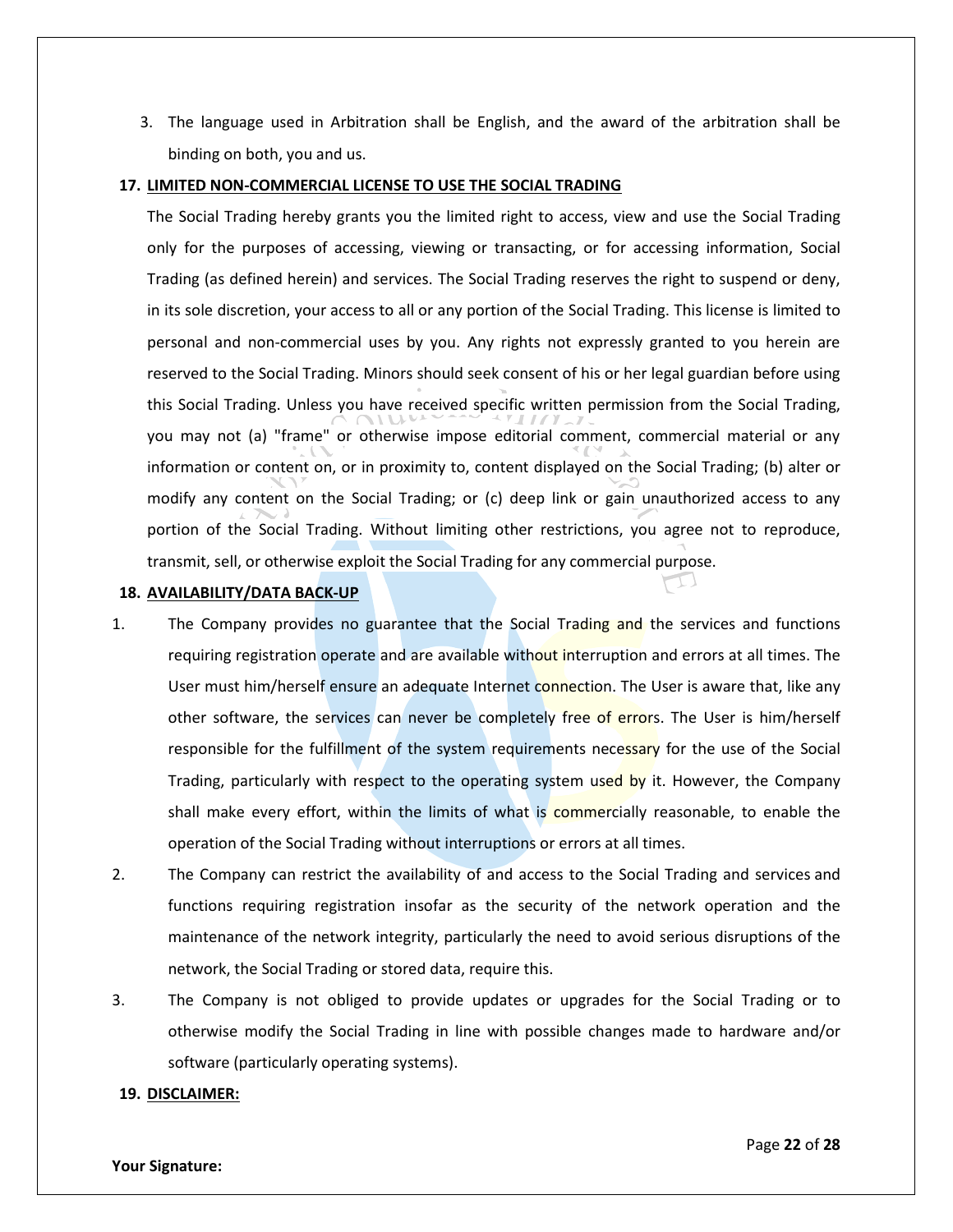- 1. The Social Trading and the Signals and other Services provided on the Social Trading is provided without any warranties or guarantees and in an "As Is" condition. You must bear the risks associated with the use of the Social Trading.
- 2. We make no warranty that the Signals or Services or Social Trading will meet your requirements or that the Services or your access to the Social Trading will be uninterrupted, timely, accurate or reliable; nor do we make any warranty as to any information that may be obtained through the Services or Social Trading. In case there is any defect in any Social Trading being used for the provision of the Services, we do not make any warranty that defects in such Social Trading will be corrected. You understand and agree that any material and/or data downloaded or otherwise obtained through use of the Services or Social Trading is done at your own discretion and risk and you will be solely responsible for any damage to your computer system or loss of data that results from the download of such material or data.
- 3. The Social Trading provides content from other Social Trading/Internet sites and our Service Providers or other resources, and while our Social Trading tries to ensure that material included on the Social Trading is correct, reputable and of high quality, it shall not accept responsibility if this is not the case. We will not be responsible for any errors or omissions or for the results obtained from the use of such information or for any technical problems you may experience with the Social Trading. This disclaimer constitutes an essential part of this User Agreement. In addition, to the extent permitted by applicable law, we are not liable, and you agree not to hold Company responsible, for any damages or losses (including, but not limited to, loss of money, goodwill or reputation, profits, or other intangible losses or any special, indirect, or consequential damages) resulting directly or indirectly from:
	- $\triangleright$  Your use of or your inability to use our Social Trading, Services, and tools;
	- $\triangleright$  Delays or disruptions in our Social Trading, Services, or tools;
	- $\triangleright$  Viruses obtained by accessing our Social Trading, Services, or tools or any site, Services, or tool linked to our Social Trading, Services, or tools;
	- $\triangleright$  Glitches, bugs, errors, or inaccuracies of any kind in our Social Trading, Services, and tools or in the information and graphics obtained from them;
	- $\triangleright$  The content, actions, or inactions of third parties, including items listed using our Social Trading, services, or tools or the destruction of allegedly fake items;
	- $\triangleright$  A suspension or other action is taken with respect to your account;

**Your Signature:** 

Page **23** of **28**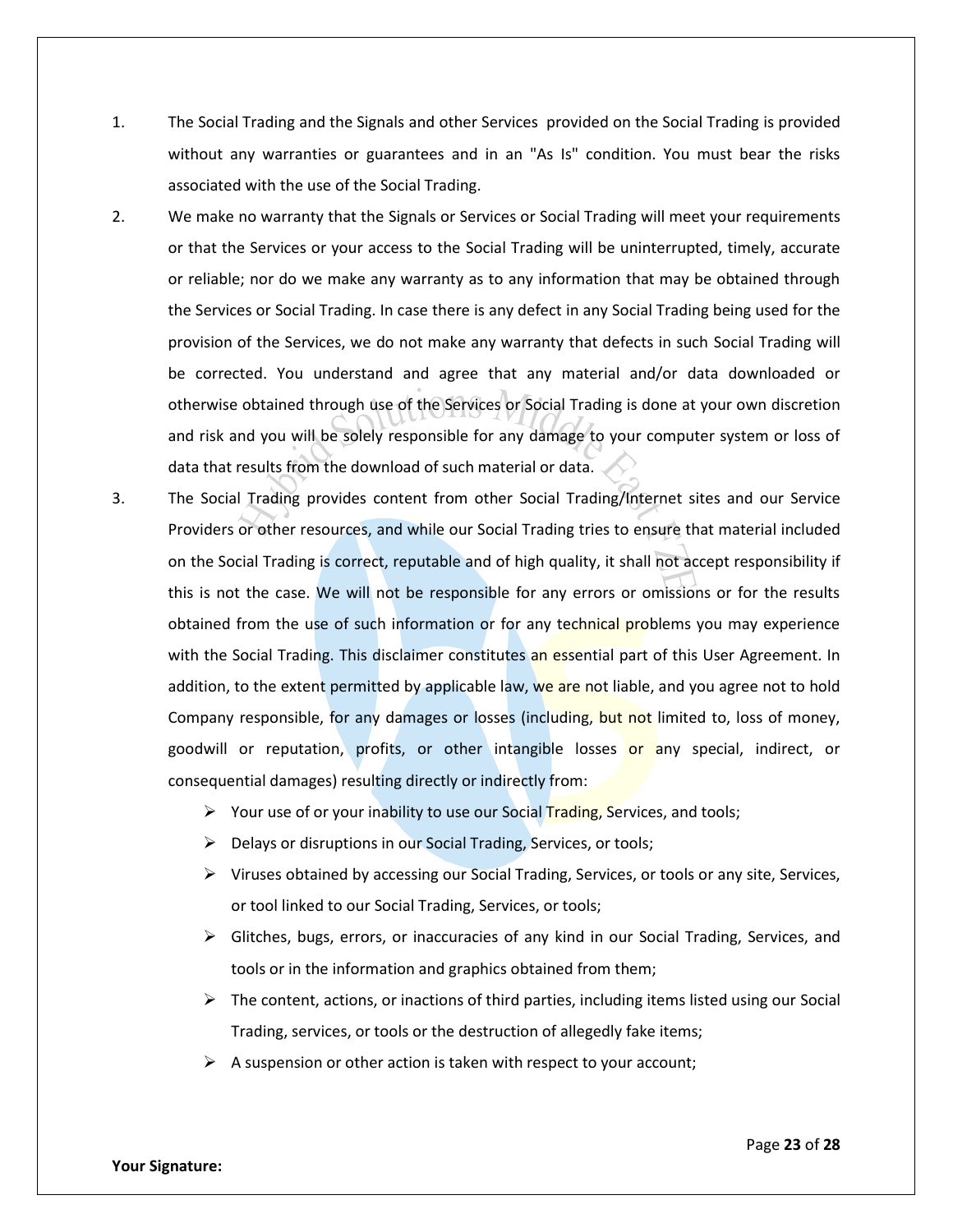- 4. To the fullest extent permitted under applicable law, our Social Trading or its suppliers shall not be liable for any indirect, incidental, special, consequential or exemplary damages, including but not limited to, damages for loss of profits, goodwill, use, data or other intangible losses arising out of or in connection with the Social Trading, its services or this User Agreement.
- 5. The Content on the Social Trading is provided for general information only. It is not intended to amount to advice on which you should rely. You must obtain specialist advice before taking, or refraining from, any action on the basis of the content on the Social Trading.
- 6. User understands and agrees that any information or material and/or goods or services obtained through the service is done at user's own discretion and risk and that user will be solely responsible for any damage resulting from any transaction.
- 7. No advice or information, whether oral or written, obtained by the user from us for free or through or from the service shall create any warranty not expressly stated herein.
- 8. Users agree that we are only a venue wherein various currencies can be exchanged and we shall in no case be responsible if any user backs out from selling or purchasing any currency listed on the Social Trading.

# **20. PRIVACY:**

We respect the privacy of our users and take all possible measures to protect them. Our Privacy Policy has all the practices, measures and steps we have to protect your privacy.

# **21. SECURITY:**

We have employed the highest possible security measures to protect your data which is stored with us. While we take all possible measured steps, you must immediately notify us upon becoming aware of any unauthorized access, any illegal online activity or any other security breach pertaining to the Social Trading, your Account or our Services and do everything under your control to mitigate the unauthorized access or security breach (including providing us the evidence and notifying appropriate authorities). You are solely responsible for securing your password. We will not be liable for any loss or damage arising from unauthorized access to your account resulting from your failure to secure your password.

# **22. EXPRESS RELEASE:**

1. You expressly hereby release and waive all claims against the Company, and its subsidiaries, affiliates, officers, agents, licensors, co-branders or other partners, and employees from any and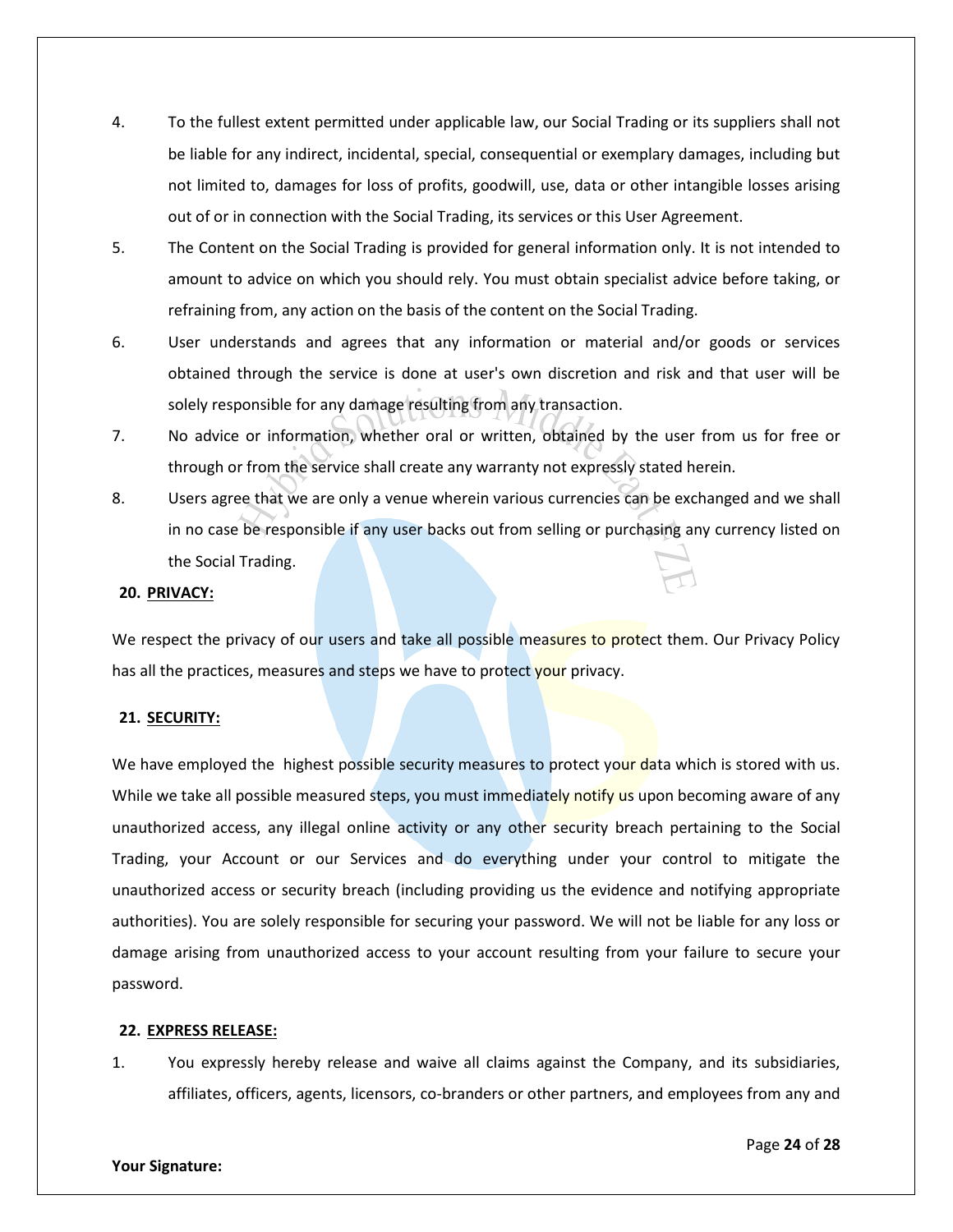all liability for claims, damages (actual and/or consequential), costs and expenses (including litigation costs and attorneys' fees) of every kind and nature, arising from or in any way related to your use of our Social Trading. You understand that any fact relating to any matter covered by this release may be found to be other than now believed to be true and you accept and assume the risk of such possible differences in fact. In addition, you expressly waive and relinquish any and all rights and benefits which you may have under any other state or federal statute or common law principle of similar effect, to the fullest extent permitted by law.

2. Social Trading is not acting as an investment advisor, broker/dealer, financial analyst, financial bank, securities broker or financial planner. Social Trading is a platform which facilitates the sharing of trade information. Users of the Social Trading with the help of the services provided by the Social Trading make their own trade decisions. All information and other content posted on the Social Trading are provided for information purposes only and shall not constitute financial advice or any other advice, is general in nature and not specific to you. Before using the company's information to make an investment decision, you should seek the advice of a qualified and registered securities professional and undertake your own due diligence. No information on the Social Trading shall constitute investment advice, an offer or solicitation of an offer to buy or sell, or as a recommendation, endorsement, or sponsorship of any security, company, or fund. We will not be responsible for any investment decision made by you. You are responsible for your own investment research and investment decisions.

# **23. NOTICES:**

- 1. Any notices must be given by postal mail to us.
- 2. In your case, we will send you any notice at your provided email address (either during the registration process or when your email address changes). Notice shall be deemed given 24 hours after email is sent unless the sending party is notified that the email address is invalid. Alternatively, we may give you notice by certified mail, postage prepaid and return receipt requested, to the address provided to us. In such case, notice shall be deemed given three days after the date of mailing.

## **24. OUR SERVICE AND GUARANTEES:**

Our Social Trading reserves the right to modify or terminate the Social Trading's service for any reason, without notice, at any time. We also reserve the right to sell, alter, transfer or delegate our rights under this agreement to anyone without any prior notice to you. Our Social Trading does not guarantee

#### **Your Signature:**

Page **25** of **28**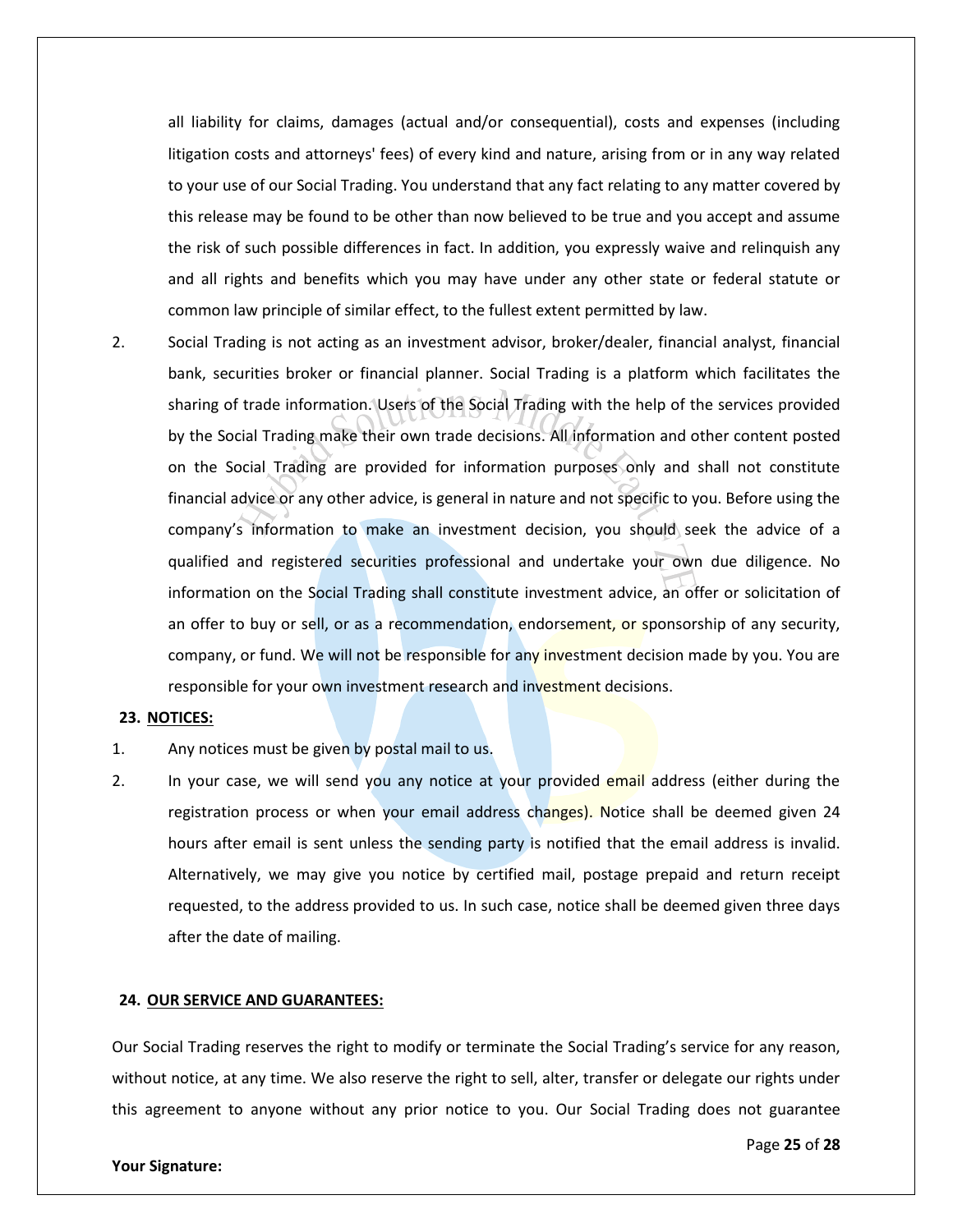continuous, uninterrupted access to the Social Trading, and operation of the Social Trading may be interfered with by numerous factors outside our control.

# **25. NO WAIVER IMPLIED:**

The failure of us to enforce at any time any of the provisions of these of Agreement, or the failure to require at any time performance by you of any of these provisions, it shall in no way be construed to be a present or future waiver of such provisions, nor in any way affect our right to enforce each and every such provision thereafter. The express waiver by us of any provision, condition or requirement of these provisions shall not constitute a waiver of any future obligation to comply with such provision, condition or requirement. or requirement.

## **26. SEVERABILITY:**

Each Term shall be deemed to be severable. If any Term or portion thereof is found to be invalid or unenforceable, such invalidity or unenforceability shall in no way affect the validity or enforceability of any other Term.

#### **27. ASSIGNMENT:**

- 1. You will not assign any rights or delegate any obligations under these Terms, in whole or in part, by operation of law or otherwise, without obtaining our prior written consent, which may be withheld in our sole discretion.
- 2. We may assign our rights and delegate any of our obligations under these Terms, in whole or in part, without your consent. Any assignment or delegation in violation of the foregoing will be null and void. These Terms will be binding and inure to the benefit of each party's permitted successors and assigns.

### **28. FORCE MAJEURE:**

- 1. We shall be under no liability to you in respect of anything that, if not for this provision, would or might constitute a breach of these Terms, where this arises out of circumstances beyond our control, including but not limited to:
	- $\triangleright$  Acts of God;
	- $\triangleright$  Natural disasters;
	- $\triangleright$  Sabotage;
	- Accident;
	- Riot;

**Your Signature:**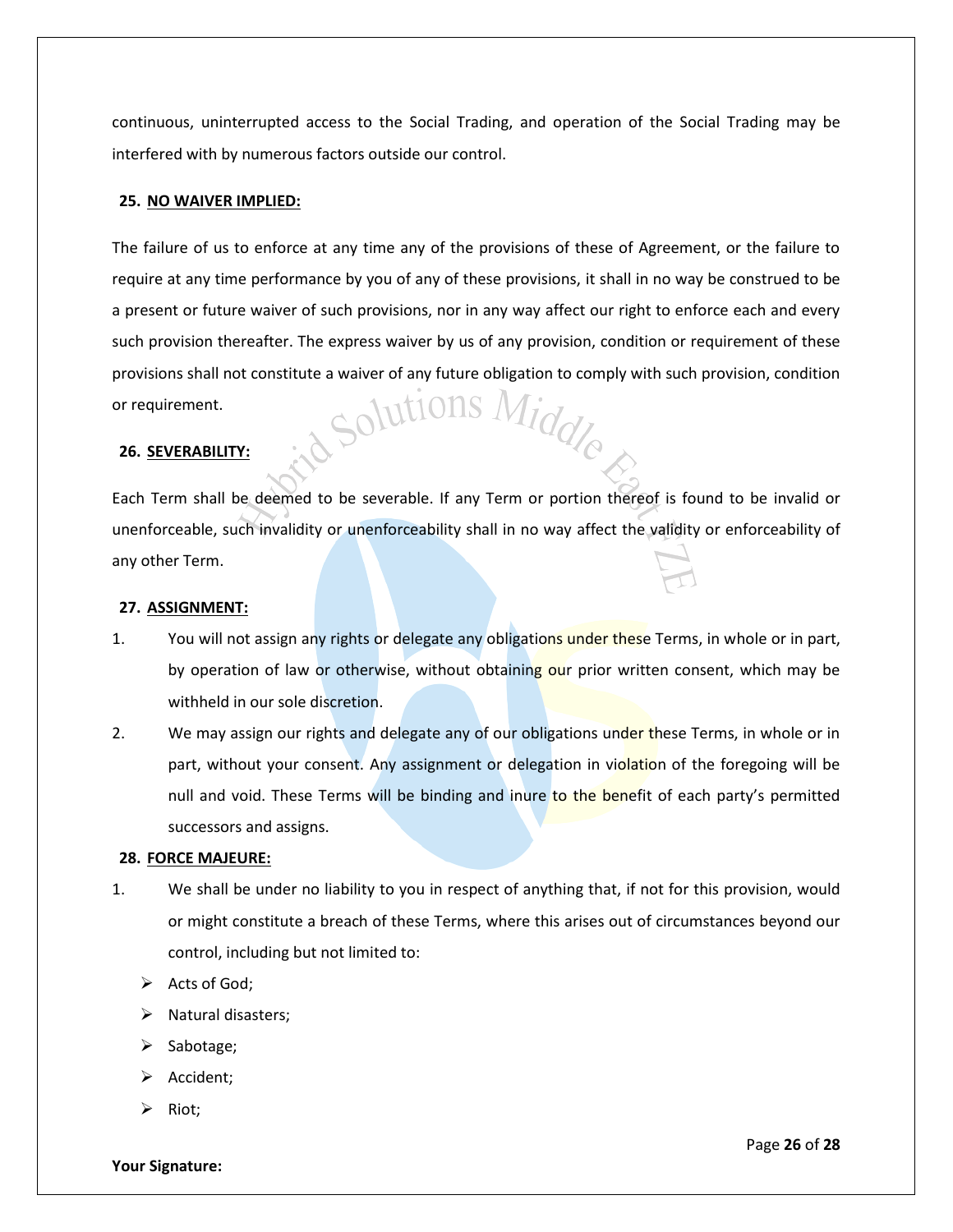- $\triangleright$  Shortage of supplies, equipment, and materials;
- $\triangleright$  Strikes and lockouts;
- $\triangleright$  Civil unrest;
- $\triangleright$  Computer hacking; or
- > Malicious Damage.

# **29. MODIFICATION:**

The Terms and Conditions cannot be modified on an individual basis by any person affiliated or claiming affiliation, with us. Nothing in this section will prevent us from modifying the terms of these Terms and Conditions and posting such modifications on our Social Trading. We reserve the right, in our sole and exclusive discretion, to revise these terms and conditions at any time. All revisions shall be posted on this page. Since you are bound by all revisions made by us, you should review this page each time you connect to our Social Trading. It is important that you fully read and understand the terms and conditions you are agreeing to be bound by, when you use this Social Trading.

# **30. COMMUNICATIONS:**

- 1. Our Social Trading's team may send you information about offers, notices, letters and other communication to your email. You can ask us to refrain from sending you offers or promotional offers by sending us an email or by clicking the unsubscribe link in our emails sent to you.
- 2. You consent to receive notices and information from us in respect of the Social Trading and Services by electronic communication. You may withdraw this consent at any time, but if you do so we may choose to suspend or close your Account.
- 3. By using our services, you are deemed to have executed this Agreement electronically; effective on the date you register your Account and start using our services. Your Account registration constitutes an acknowledgement that you are able to electronically receive, download, and print this Agreement.
- 4. In connection with this Agreement, you may be entitled to receive certain records, such as contracts, notices, and communications, in writing. To facilitate your use of the Social Trading, you give us permission to provide these records to you electronically instead of in the paper form.
- 5. By registering for an Account, you consent to electronically receive and access, via email, all records and notices for the services provided to you under this Agreement that we would otherwise be required to provide to you in paper form. However, we reserve the right, in our